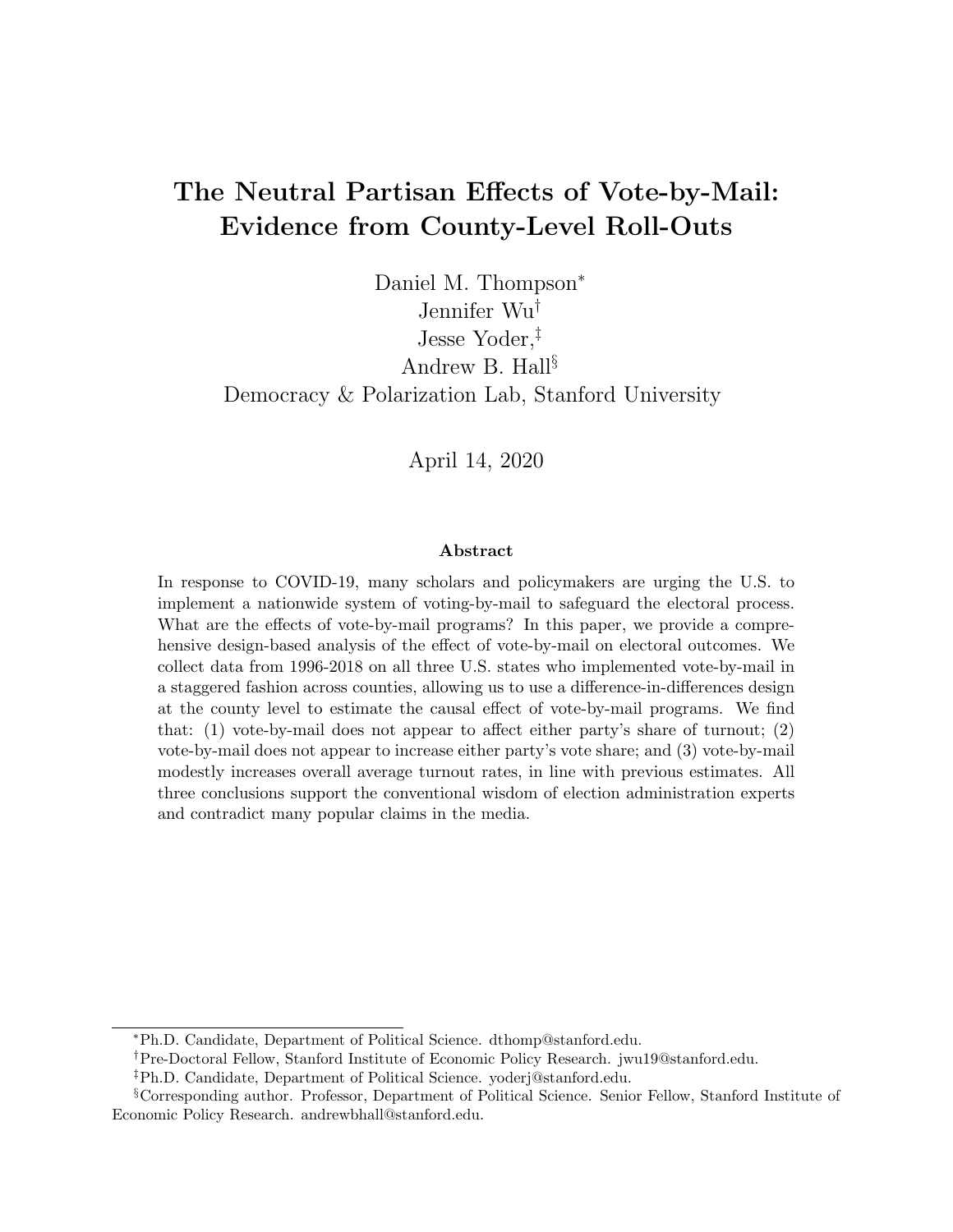### <span id="page-1-4"></span>1 Introduction

The COVID-19 pandemic threatens the 2020 U.S. election. Fears that the pandemic could deter many people from voting—or cause them to become infected if they do vote—have spurred calls for major electoral reforms. As election administration experts Nathaniel Persily and Charles Stewart put it: "The nation must act now to ensure that there will be no doubt, regardless of the spread of infection, that the elections will be conducted on schedule and that they will be free and fair."<sup>[1](#page-1-0)</sup>

Persily and Stewart recommend a nationwide vote-by-mail program to allow Americans to vote from the safety of their own homes, but many question the potential political consequences of such a policy. President Trump declared that, if it was implemented, "you'd never have a Republican elected in this country again."[2](#page-1-1) On the other hand, Brian Dunn, a former Obama campaigner and founder of a company that works on vote-by-mail programs, says that "There is justified concern that Democratic-leaning voters may be disadvantaged through vote-by-mail systems."[3](#page-1-2) This debate continues in part because, in the academic literature, as Charles Stewart points out, "evidence so far on which party benefits [has] been inconclusive."[4](#page-1-3)

We expand the existing evidence on the partisan effects of vote-by-mail by collecting new data on voting and election outcomes in California and Utah, which we combine with data on Washington state from [Gerber, Huber, and Hill](#page-15-0) [\(2013\)](#page-15-0). Together, this dataset allows us to study the full universe of county-level vote-by-mail programs with staggered roll-outs. While a large literature in political science studies various forms of convenience voting—see Table A.1 for a full review—there has not been any comprehensive analysis of vote-by-mail that

<span id="page-1-0"></span> $1$ [https://www.lawfareblog.com/ten-recommendations-ensure-healthy-and-trustworthy-2020](https://www.lawfareblog.com/ten-recommendations-ensure-healthy-and-trustworthy-2020-election) [election](https://www.lawfareblog.com/ten-recommendations-ensure-healthy-and-trustworthy-2020-election)

<span id="page-1-1"></span><sup>2</sup><https://www.theguardian.com/us-news/2020/apr/08/trump-mail-in-voting-2020-election>

<span id="page-1-2"></span> $3$ <https://www.nytimes.com/2020/04/10/us/politics/vote-by-mail.html>

<span id="page-1-3"></span> $4$ <https://www.nytimes.com/2020/04/10/us/politics/vote-by-mail.html>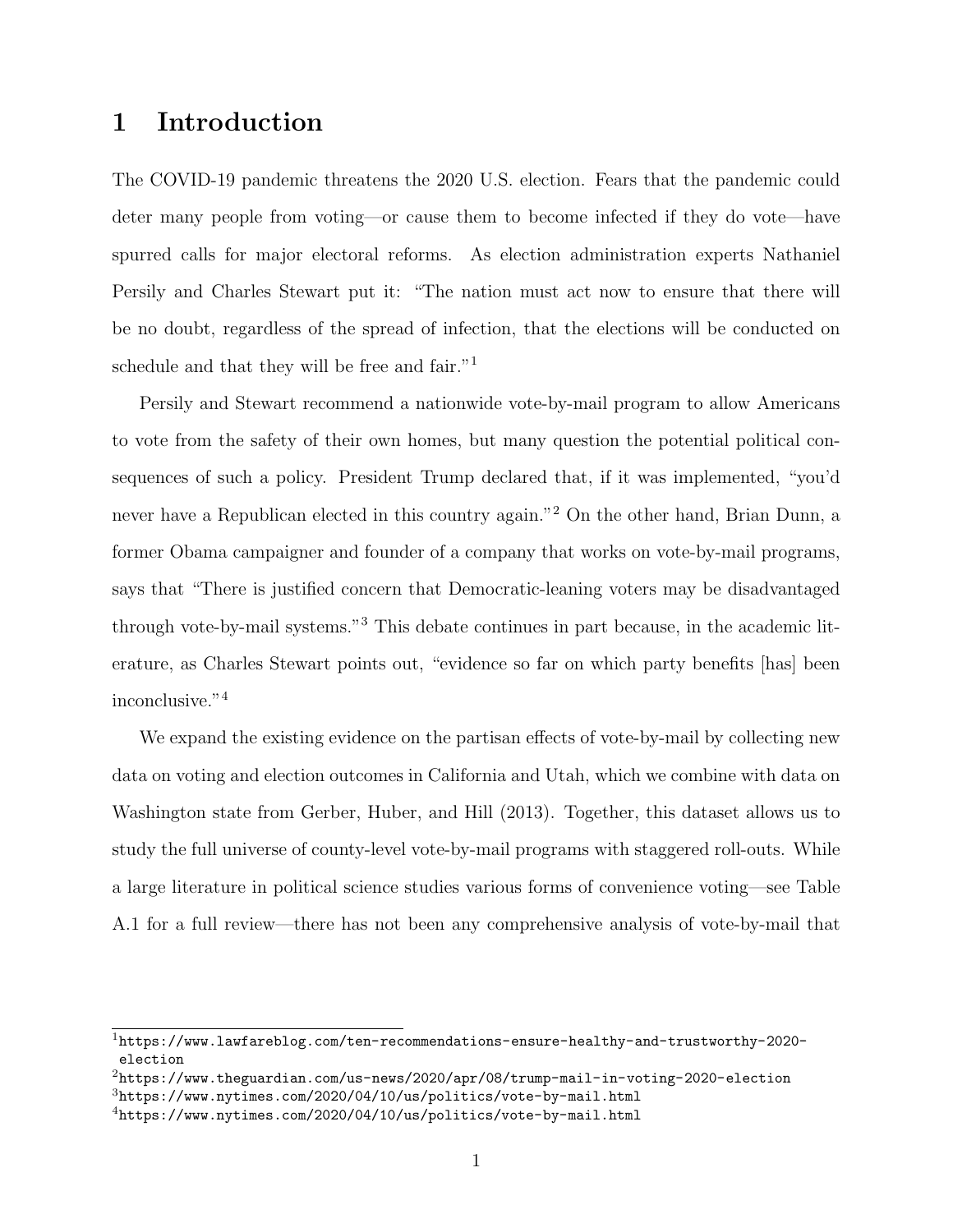employs clear designs for causal inference to estimate effects on partisan outcomes.<sup>[5](#page-2-0)</sup> The existing research supporting the neutral partisan effects of vote-by-mail compares turnout in Oregon before and after it implemented its statewide reform, or extrapolates from the behavior of irregular voters to make predictions about partisan effects [\(Karp and Banducci](#page-15-1) [2000;](#page-15-1) [Berinsky, Burns, and Traugott](#page-15-2) [2001;](#page-15-2) [Berinsky](#page-15-3) [2005\)](#page-15-3).[6](#page-2-1)

We find that vote-by-mail has no apparent effect on either the share of turned-out voters who are Democrats or the share of votes that go to Democratic candidates, on average, although these latter estimates are a bit less precise. We also find that it increases turnout by roughly 2 percentage points, on average—very similar to the estimate reported in [Gerber,](#page-15-0) [Huber, and Hill](#page-15-0) [\(2013\)](#page-15-0) for Washington state.

These findings are consistent with the conventional wisdom in the convenience-voting literature (see [Gronke et al.](#page-15-4) [\(2008\)](#page-15-4) for a review). However, they should increase our confidence in these views, both because our data permits a stronger research design than was previously possible and because our dataset runs through the 2018 midterm elections, allowing for the most up-to-date analysis available.

Two main caveats are warranted in interpreting our findings. First, our evidence is about the effects of counties opting into vote-by-mail programs during normal times—that is, the

<span id="page-2-0"></span><sup>5</sup>The existing papers with clear causal designs for the effect of vote-by-mail expansion study overall turnout [\(Gerber, Huber, and Hill](#page-15-0) [2013\)](#page-15-0), roll-off [\(Marble](#page-16-0) [2017\)](#page-16-0), political information and accountability [\(Szewczyk](#page-16-1)  $2020a, b$  $2020a, b$  $2020a, b$ , the participation of low-propensity voters [\(Gerber, Huber, and Hill](#page-15-0) [2013\)](#page-15-0), or precinct-level rather than county-level interventions [\(Elul, Freeder, and Grumbach](#page-15-5) [2017\)](#page-15-5), and only study one state at a time. The closest analogue to the effect of vote-by-mail expansion on a party's vote share comes from [Gerber,](#page-15-0) [Huber, and Hill](#page-15-0) [\(2013\)](#page-15-0) which finds that the turnout rates of high-propensity voters increase by less than those of low-propensity voters, who some may assume have different political leanings from regular voters. [Fowler](#page-15-6) [\(N.d.\)](#page-15-6) explicitly estimates the heterogeneous turnout effects of a convenience voting reform in West Virginia using a county-level difference-in-difference design and finds no evidence for different effects by party. Yet, the logic that expanding the pool of voters may favor one party is not flawed–for example, compulsory voting laws appear to improve the performance of the Labor party in Australia [\(Fowler](#page-15-7) [2013\)](#page-15-7). Table [A.1](#page-18-0) in the Appendix summarizes the large existing literature on vote-by-mail reforms which generally studies the effect on turnout with findings ranging from a large increase [Magleby](#page-15-8) [\(1987\)](#page-15-8); [Southwell and](#page-16-3) [Burchett](#page-16-3) [\(2000\)](#page-16-3); [Richey](#page-16-4) [\(2008\)](#page-16-4); [Larocca and Klemanski](#page-15-9) [\(2011\)](#page-15-9), to a modest increase or null effect [\(Berinsky,](#page-15-2) [Burns, and Traugott](#page-15-2) [2001;](#page-15-2) [Gronke, Galanes-Rosenbaum, and Miller](#page-15-10) [2007;](#page-15-10) [Southwell](#page-16-5) [2009;](#page-16-5) [Gerber, Huber,](#page-15-0) [and Hill](#page-15-0) [2013;](#page-15-0) [Menger, Stein, and Vonnahme](#page-16-6) [2015\)](#page-16-6), to a decrease [\(Kousser and Mullin](#page-15-11) [2007;](#page-15-11) [Elul, Freeder,](#page-15-5) [and Grumbach](#page-15-5) [2017\)](#page-15-5).

<span id="page-2-1"></span><sup>&</sup>lt;sup>6</sup>[Meredith and Malhotra](#page-16-7) [\(2011\)](#page-16-7) presents evidence that vote-by-mail can change primary election outcomes since many voters mail their ballots before candidates withdraw. [Szewczyk](#page-16-2) [\(2020](#page-16-2)b) finds that vote-by-mail the introduction of vote-by-mail in Washington lead to less taxation.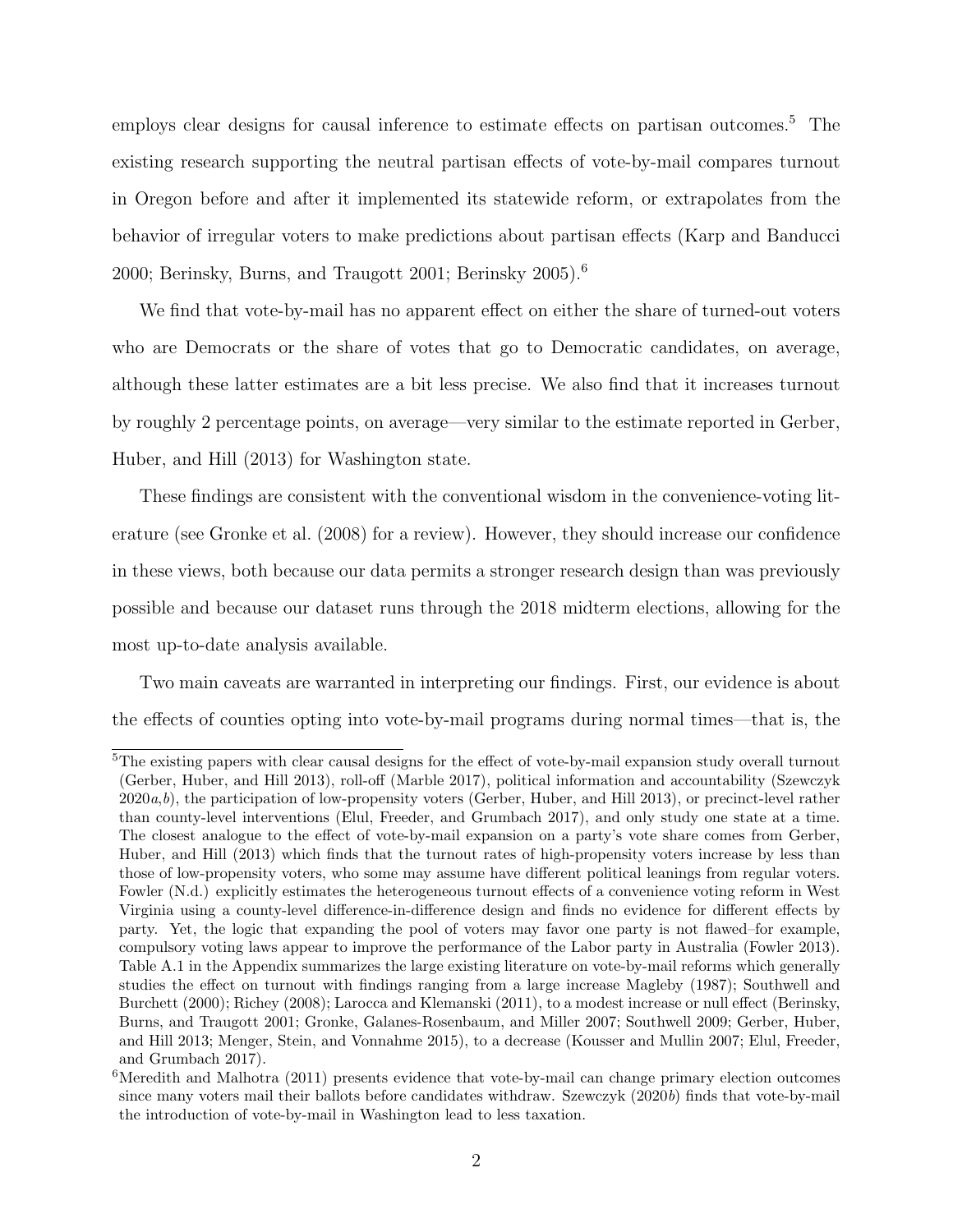counterfactual we are comparing voting-by-mail to is a normally administered in-person election. The effect of vote-by-mail relative to the counterfactual of an in-person election during COVID-19 might be quite different, and the effect would depend on whether we believe COVID-19 disproportionately deters Democrats or Republicans from voting. Second, our results say nothing about whether vote-by-mail should be implemented nationwide. There may be reasons to worry about rolling out nationwide vote-by-mail that we cannot study; for example, it might have disparate impact on minority voters, who some claim utilize vote-by-mail at a lower rate,<sup>[7](#page-3-0)</sup> or it may simply be too expensive to administer to be worth the cost. Finally, even if vote-by-mail did have partisan effects, there might still be good reasons to support it as a policy.

Despite these caveats, our paper has a clear takeaway: claims that vote-by-mail fundamentally advantages one party over the other appear overblown. In normal times, based on our data at least, vote-by-mail modestly increases participation while not advantaging either party.

### <span id="page-3-2"></span>2 Voting-by-Mail and County Roll Outs

Led by Oregon in 2000, six states in the US have now adopted, or are in the process of adopting all-mail elections.<sup>[8](#page-3-1)</sup> In some of these cases, the state has implemented the vote-bymail program across the entire state. As we summarize in Table [1,](#page-4-0) Oregon, Colorado, and Hawaii made statewide switches to vote-by-mail elections beginning in 2000, 2014, and 2020, respectively. Estimating the effects of these statewide adoptions of vote-by-mail policies on partisan election outcomes, turnout, and the partisan composition of the electorate is difficult, as these switches happen concurrently with other statewide changes and provide no within-state counterfactuals.

<span id="page-3-0"></span><sup>7</sup><https://www.nytimes.com/2020/04/10/us/politics/vote-by-mail.html>

<span id="page-3-1"></span><sup>8</sup>Colorado, Hawaii, Oregon, Utah, and Washington now conduct all elections by mail (see [https://www.](https://www.ncsl.org/research/elections-and-campaigns/all-mail-elections.aspx) [ncsl.org/research/elections-and-campaigns/all-mail-elections.aspx](https://www.ncsl.org/research/elections-and-campaigns/all-mail-elections.aspx)).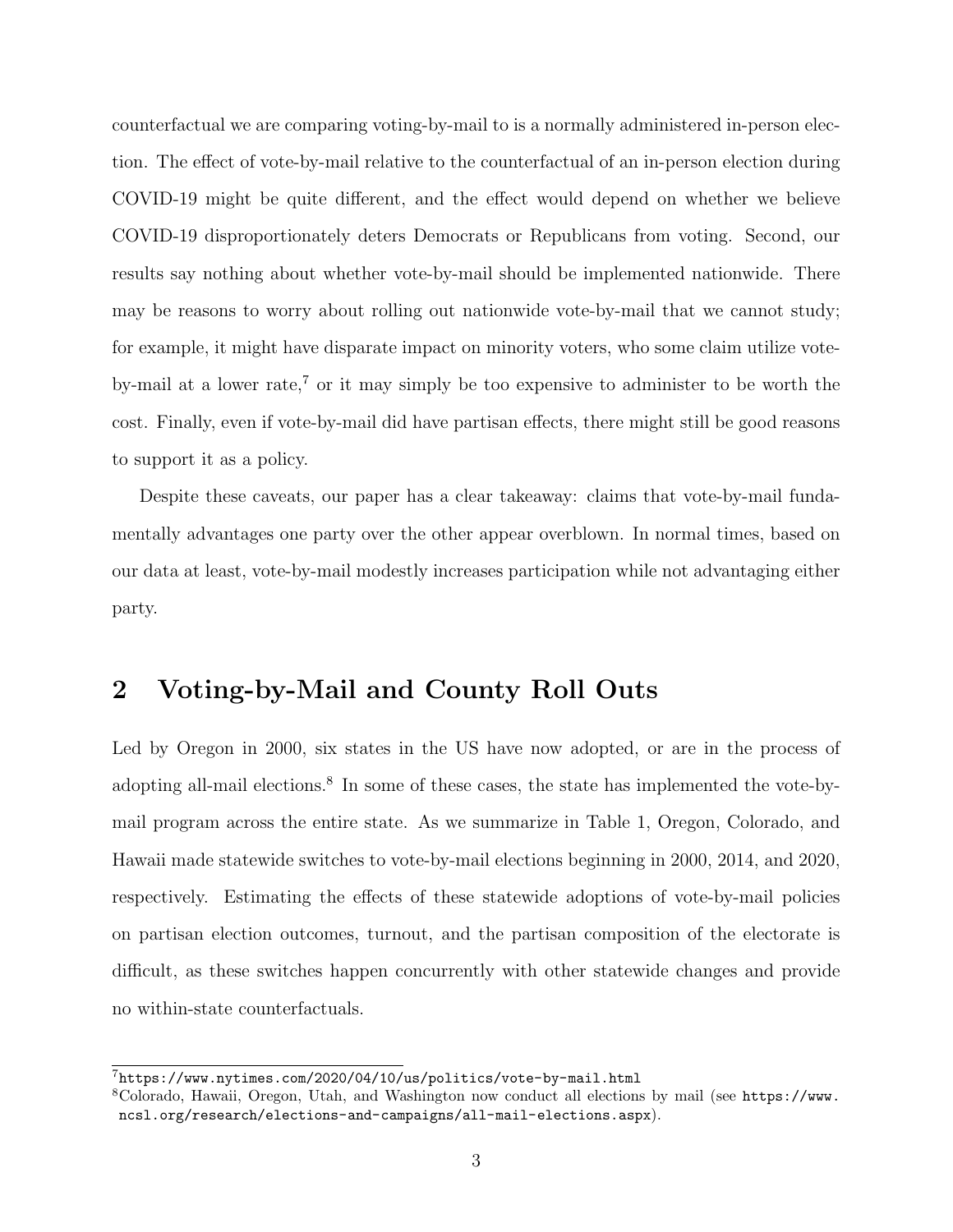<span id="page-4-0"></span>Table 1 – States With Programs to Mail Every Registered Voter a Ballot. Note: This table shows states where every county in the state is eligible to adopt a program to mail every registered voter a ballot for primary and general elections. Nebraska and North Dakota allow only some counties to conduct all-mail elections, and several other states allow some counties to conduct special elections or local elections by mail.

| State      | Level of Roll-Out | Year Started | Year Fully<br>Implemented |
|------------|-------------------|--------------|---------------------------|
| California | County            | 2018         | Ongoing                   |
| Colorado   | State             | 2014         | 2014                      |
| Hawaii     | State             | 2020         | 2020                      |
| Oregon     | State             | 2000         | 2020                      |
| Utah       | County            | 2012         | 2020                      |
| Washington | County            | 2006         | 2010                      |

To study the effect of expanding vote-by-mail options, we narrow our focus to the three states that rolled out their vote-by-mail expansions at the county-level in a staggered fash-ion: California, Utah, and Washington.<sup>[9](#page-4-1)</sup> By comparing counties that adopt a vote-by-mail program to counties within the same state that do not adopt the program, we are able to compare the election outcomes and turnout behavior of voters who have different voteby-mail accessibility but who have the same set of candidates on the ballot for statewide races.

Each of these three states' reforms are slightly different, but all share a similar feature: counties adopting the vote-by-mail expansion mailed an absentee ballot to every eligible voter in the county, not just voters who had requested receiving a mailed absentee ballot. Voters can mail their completed ballot to their county elections office, or deposit their ballot in secure ballot drop-off locations throughout the county. Alternatively, each of these states' reforms also replaces traditional polling places with Election Day voting centers throughout the county. Voters can visit any of their county's voting centers to simply drop off their

<span id="page-4-1"></span><sup>&</sup>lt;sup>9</sup>In California, Utah, and Washington, vote-by-mail has become increasingly common. Figure [1](#page-5-0) shows the share votes cast in the general election that are vote-by-mail, in California and Washington in each election year from 1998-2018. In the late 1990s, the majority of votes cast in both states came from non-VBM options. By the late 2010s, nearly every county in California had a majority of their votes cast using VBM and Washington had all-mail elections.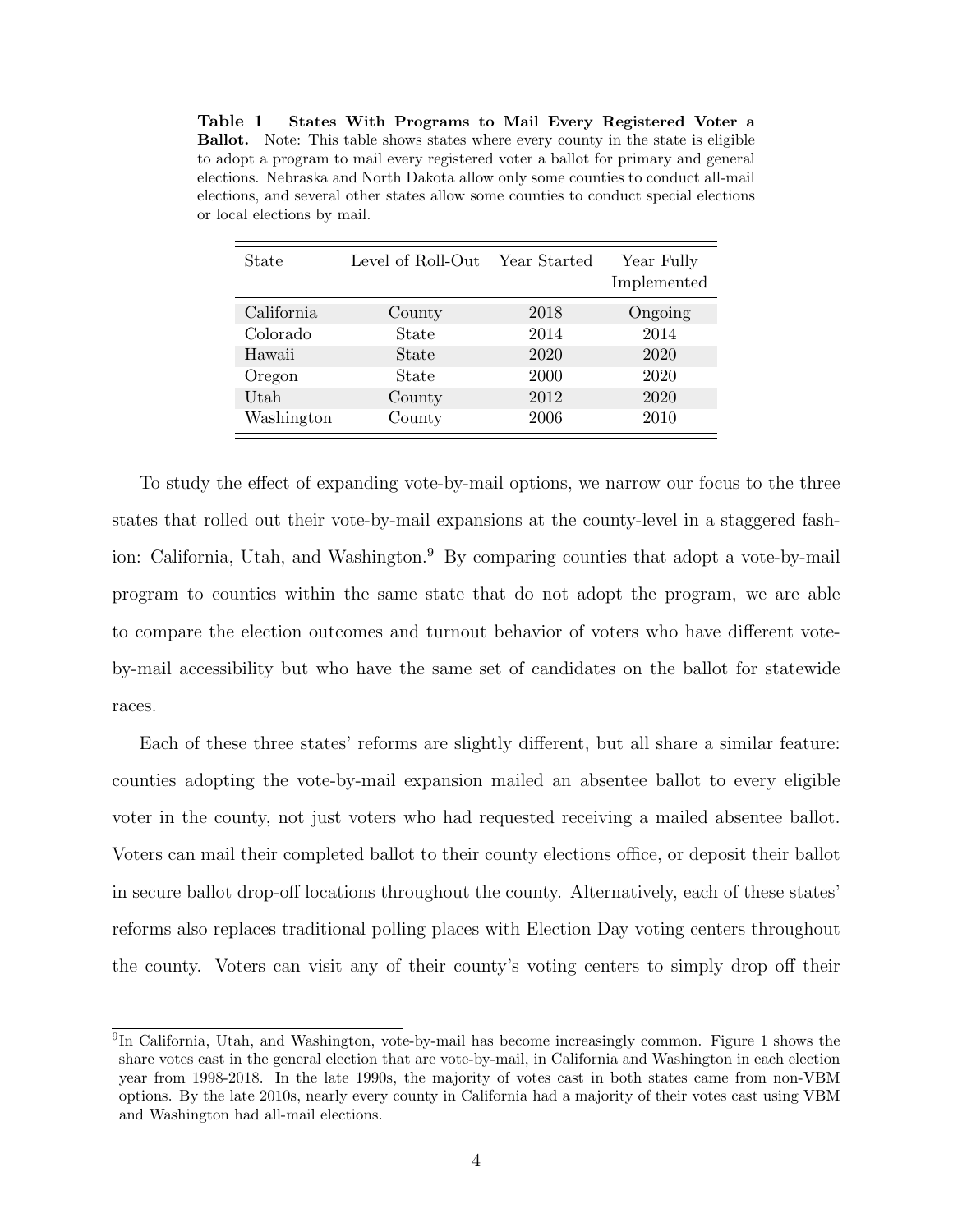#### <span id="page-5-0"></span>Figure 1 – Increase in the Adoption of Vote-by-Mail Expansions, California, Utah, and Washington General Elections, 1996 to 2018.



completed ballot on Election Day, request a replacement ballot, or vote in person on Election Day.

In Utah and Washington, each county has now adopted the vote-by-mail program described above. In California, the county-level roll-out is ongoing. Following the adoption of California's Voter's Choice Act (VCA), 5 of California's 58 counties adopted this voteby-mail expansion for the 2018 elections, followed by an additional 10 counties for the 2020 elections.[10](#page-5-1)

Figure [1](#page-5-0) shows the timing of each state's county-level roll out of vote-by-mail reforms, and it illustrates the main source of variation we exploit in this study. The vertical axis represents the share of counties in each of the three states we study that expand their use of vote-by-mail. As we can see, each state rolled out its vote-by-mail program in a staggered fashion over several election cycles.

<span id="page-5-1"></span><sup>10</sup>For the 2018 election 14 of California's 58 counties were allowed to opt into this new format for conducting elections, and all of California's counties were allowed to adopt these changes beginning in 2020. See <https://www.sos.ca.gov/elections/voters-choice-act/about-vca/>.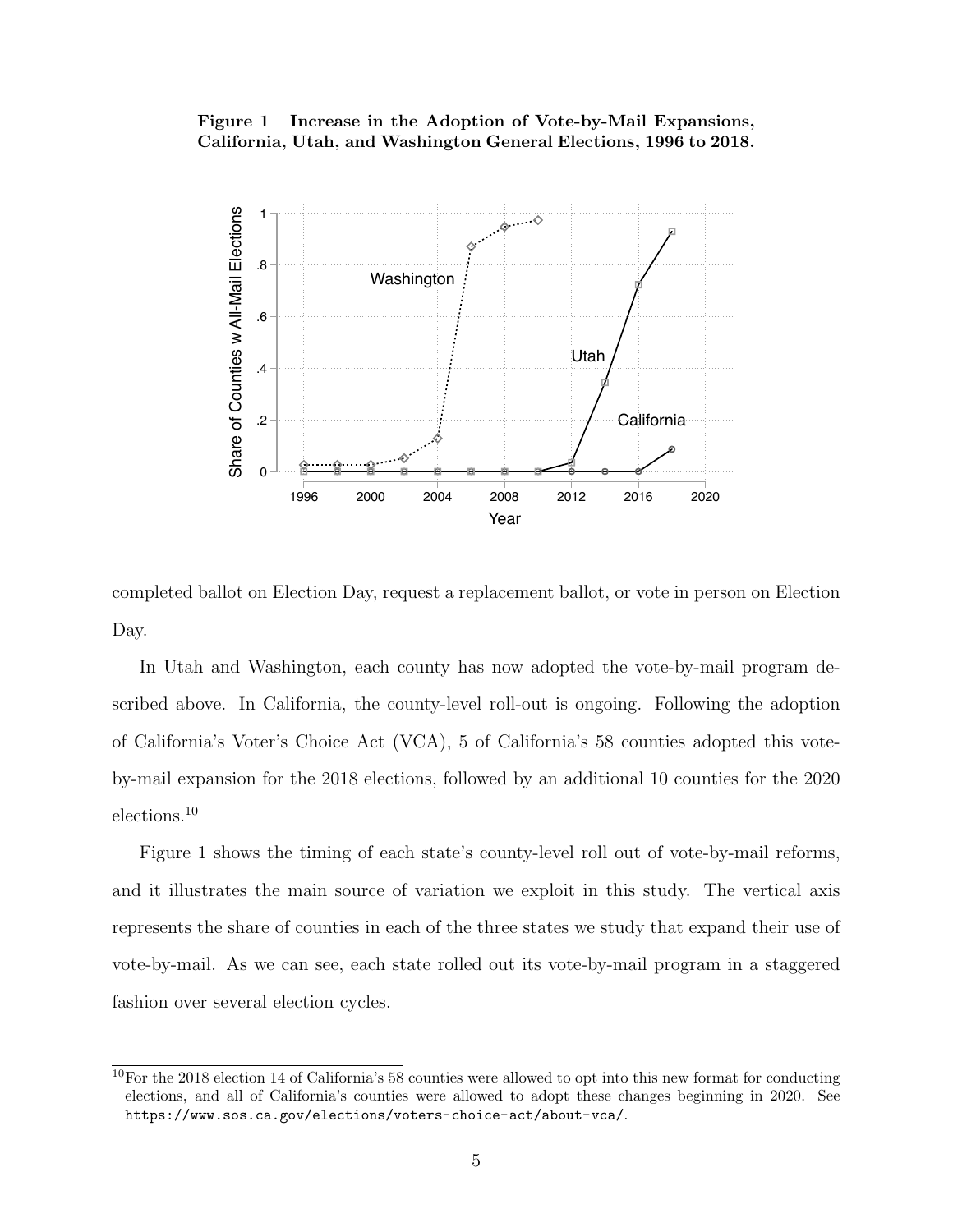#### 2.1 Outcomes of Interest

We collect data on a variety of outcomes to see how vote-by-mail expansion might affect elections. First, we are interested in how vote-by-mail affects the performance of Democratic versus Republican candidates. We collect county-level general election results for each state from its Secretary of State website to construct the Democratic two-party vote share in each Presidential and Gubernatorial general election.<sup>[11](#page-6-0)</sup>

Second, we are interested in how vote-by-mail might affect the partisan composition of the electorate. For this outcome, we use the California and Utah voter files, provided by L2, a private data vendor. The voter files contain information on each individual's name, registration address, date of birth, date of registration, party registration, and turnout history. Using the voter file, we can observe whether the vote-by-mail expansion led to a more Democratic or Republican electorate, based on the party registration of those who turn out to vote.

Finally, we are interested in the effect of vote-by-mail on turnout and vote-by-mail usage. For California and Utah, we collect the number of ballots cast in each primary and general election from official state sources. For Washington, we use turnout provided by [Gerber,](#page-15-0) [Huber, and Hill](#page-15-0) [\(2013\)](#page-15-0). To construct a turnout share, we divide the total number of ballots cast by the county's voting age population in that year.<sup>[12](#page-6-1)</sup> For California and Washington, we also observe each county's turnout by vote mode, so we can construct a measure of the share of total votes in a county that come via vote-by-mail.

Table [2](#page-7-0) summarizes the information that we have collected from each of the three states that we study. Overall, the data we have collected covers a wide range of years (1996-2018). It includes each election cycle's turnout and election results from all three states. Vote-

<span id="page-6-0"></span><sup>&</sup>lt;sup>11</sup>In California, we use only Gubernatorial, not Presidential, election results. This is because the earliest California to adopt a vote-by-mail expansion was in 2018, and a Presidential general election has not yet occurred since then.

<span id="page-6-1"></span> $^{12}$ Each county's voting age population is collected from [https://seer.cancer.gov/popdata/download.](https://seer.cancer.gov/popdata/download.html#19) [html#19](https://seer.cancer.gov/popdata/download.html#19).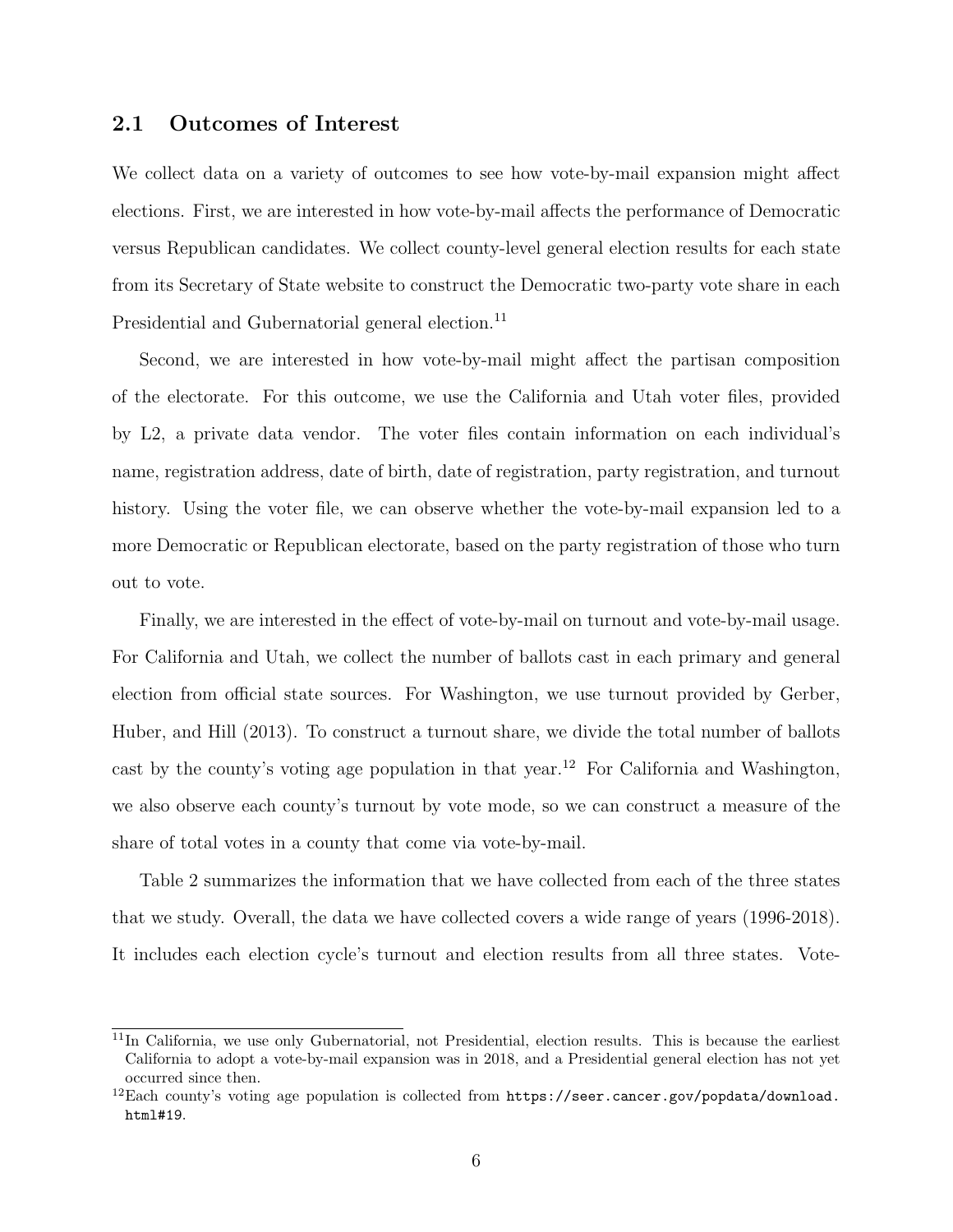<span id="page-7-0"></span>

| Table 2 - Information Included in Various Data Sources. Each column                   |
|---------------------------------------------------------------------------------------|
| denotes a state, and checkmarks indicate features or observable information in        |
| that state. Turnout data is missing in California for the year 2000. While we         |
| have presidential election data for California, it did not implement its vote-by-mail |
| program until after the 2016 presidential election.                                   |

|                                      | California | Utah      | Washington |
|--------------------------------------|------------|-----------|------------|
| General Election Turnout             |            |           |            |
| Vote-by-Mail Ballot Usage            |            |           |            |
| Gubernatorial Election Results       |            |           |            |
| <b>Presidential Election Results</b> | N/A        |           |            |
| Voter File                           |            |           |            |
| Years Included                       | 1998-2018  | 1996-2018 | 1996-2010  |

by-mail usage comes from California and Washington, and our analyses on the partisan composition of the electorate that use the voter file come from California.

### <span id="page-7-1"></span>3 Empirical Approach: Difference-in-Differences

Estimating the effect of vote-by-mail programs is difficult because the states that have implemented vote-by-mail differ systematically from those that have not. Figure [A.1](#page-19-0) in the Appendix shows that states that go on to adopt expansive VBM policies (those listed in Table [1\)](#page-4-0) are states that have had higher average Democratic vote shares for President, on average, than states that do not adopt these policies. Moreover, the gap in Democratic vote shares in VBM states an non-VBM states has grown over time. If we found, for example, that vote-by-mail programs are correlated with higher turnout for Democratic voters using a statewide design, we could not conclude that vote-by-mail causes Democratic voters to turn out more; it could be that Democratic voters simply turn out to vote more in liberal states. To get at the actual effect of the vote-by-mail program, we need to approximate an experiment in which some elections occur under vote-by-mail while other, similar elections do not.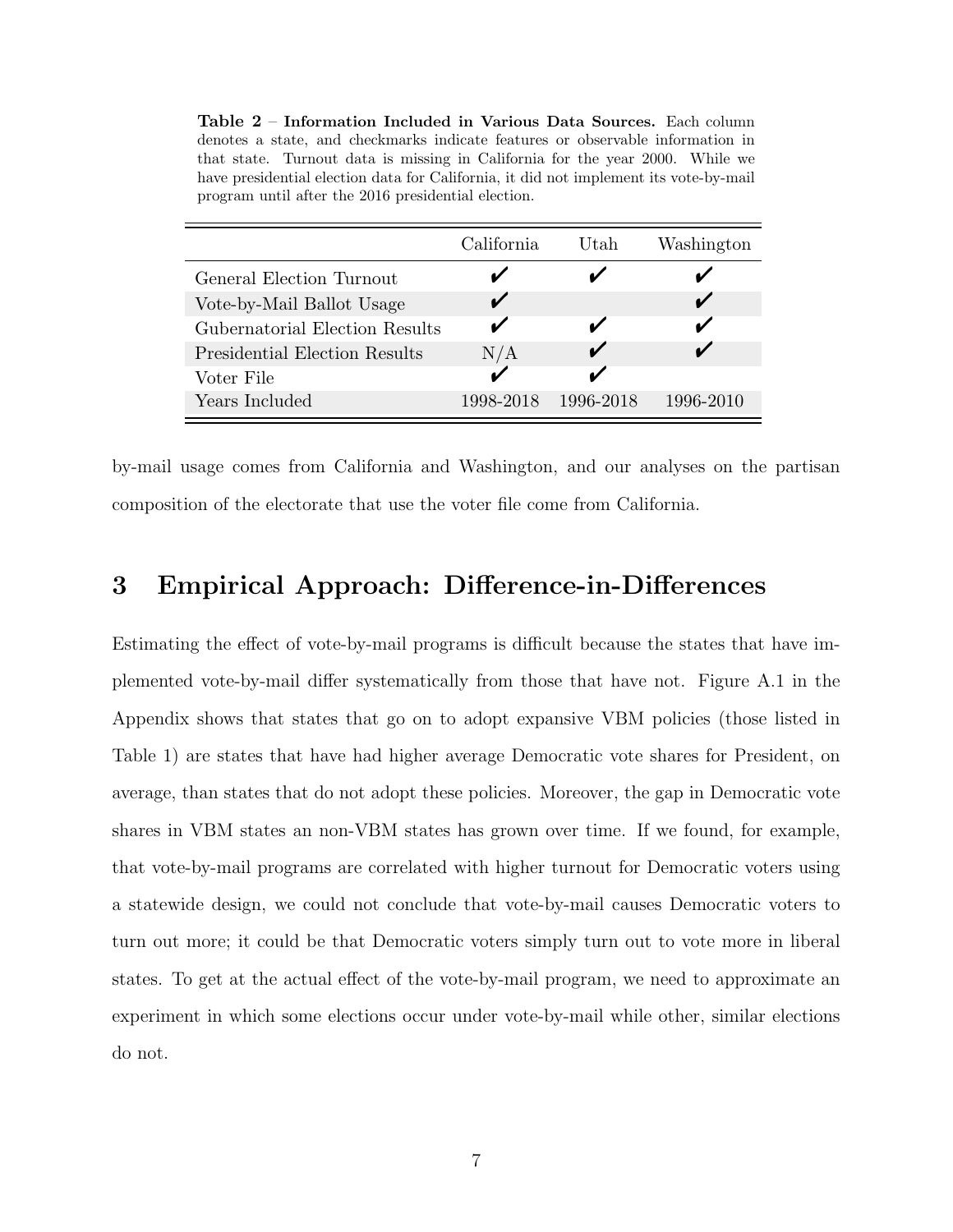To do something like this, we take advantage of the staggered rolling out of vote-bymail across counties, within California, Utah, and Washington, as we explained above. In particular, we estimate the following equation:

$$
Y_{cpt} = \beta VBM_{cpt} + \gamma_{cp} + \delta_t + \epsilon_{cpt},\tag{1}
$$

where Y is an outcome variable—usually partisan turnout rates or vote share—in county  $c$ during election t. The subscript  $p$  denotes whether the election type is a primary or general election. Our treatment indicator,  $VBM$ , takes a value of 1 if the county opts into its state's vote-by-mail program, and 0 otherwise. The  $\gamma_{cp}$  and  $\delta_t$  terms represent county-by-election type fixed effects and election fixed effects, respectively. In cases where we study only general elections, the  $\gamma$  term reduces to county fixed effects. As the above equation makes clear, this is a difference-in-differences design, where we compare within-county changes in turnout over time across changes in vote-by-mail policy. To identify  $\beta$  as the causal effect of voteby-mail expansion, it must be the case that the trends in turnout in counties that do not adopt vote-by-mail provide valid counterfactuals for the trends we would have observed in the treatment counties, had they chosen not to adopt vote-by-mail.

We use a variety of tests to evaluate whether the parallel trends assumption might be reasonable in our case. First, to test for anticipatory effects, following [Angrist and Pischke](#page-15-12) [\(2009\)](#page-15-12) we plot coefficients on leads of our outcome variables and compare them to our estimated treatment effects. The simple idea of these tests is that a county's vote-by-mail program should not affect our outcomes in the elections prior to its adoption. Second, we relax the parallel trends assumption in a variety of ways by including more flexible sets of fixed effects, like linear or quadratic time trends. We discuss these tests in detail throughout the results sections.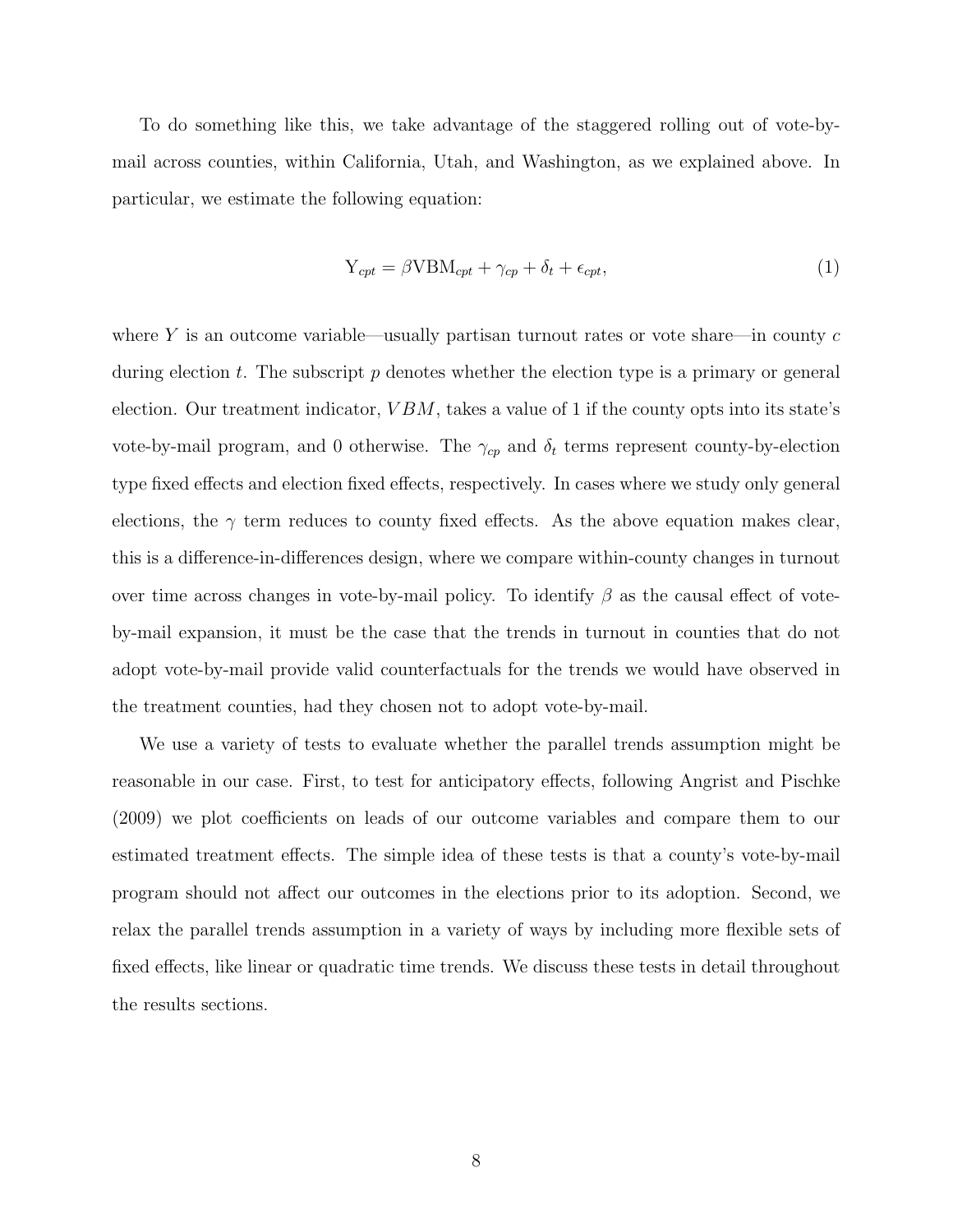#### <span id="page-9-0"></span>4 Neutral Partisan Effects of Vote-by-Mail

Does vote-by-mail favor either political party in elections? Table [3](#page-10-0) presents our main results. The first column shows our basic difference-in-differences design where the outcome is the share of voters—that is, people who turn out to vote—who are Democrats. In this specification, we estimate that the Democratic turnout share increases by 1.4 percentage points as a result of vote-by-mail. This specification uses plain year fixed effects, pooling time shocks across states, and therefore does not make only the within-state comparisons that [Gerber,](#page-15-0) [Huber, and Hill](#page-15-0) [\(2013\)](#page-15-0) recommends.

Accordingly, the next three columns use state-by-year fixed effects. In column 2, we see that the estimate falls to 0.7 percentage points with within-state time shocks accounted for. In columns 3 and 4, we also examine the possibility that counties may be on different trends by including linear (column 3) and quadratic (column 4) county-specific time trends. The inclusion of these trends attenuates the estimates dramatically, to only 0.1 percentage points, while also shrinking the standard errors. In the latter two specifications, which are our most precise specifications, even the upper bound of the 95% confidence interval is only about 0.3 percentage points, a very small effect. We conclude from these estimates that, while the naive difference-in-differences estimate suggests a small but detectable effect on Democratic share of turnout, more plausible estimates suggest a truly negligible effect.

The latter four columns use the same set of specifications to explore the difference-indifferences estimates for the effect of vote-by-mail on Democratic candidate two-party vote share, pooling together Democratic gubernatorial candidates and Democratic presidential candidates. In column 5, the vanilla difference-in-differences specification, we estimate that vote-by-mail decreases Democratic vote share by 1.1 percentage points. In column 6, when we switch to the more credible state-by-year fixed effects, we actually estimate a 2.5 percentagepoint increase for Democrats—however, when we add trends in columns 7 and 8, this estimate attenuates markedly. While these estimates are generally less precise than the turnout share estimates because fewer elections are included, they continue to suggest modest to null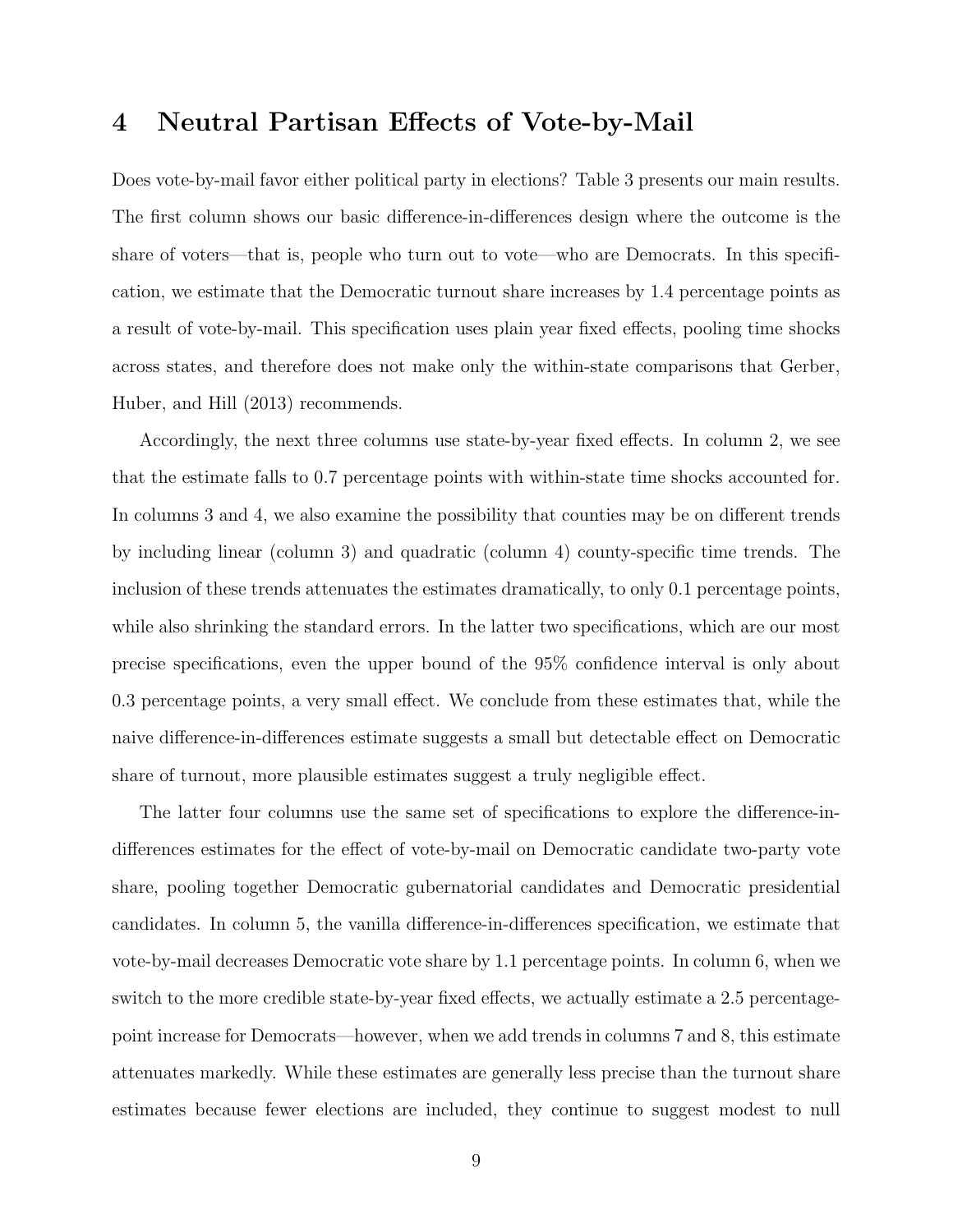<span id="page-10-0"></span>

|                   |                   | Dem Turnout Share [0-1] |                  |                   |          |                | Dem Vote Share $[0-1]$ |                |
|-------------------|-------------------|-------------------------|------------------|-------------------|----------|----------------|------------------------|----------------|
|                   | $\left( 1\right)$ | $\left( 2\right)$       | $\left(3\right)$ | $\left( 4\right)$ | (5)      | (6)            | (7)                    | (8)            |
| VBM               | 0.014             | 0.007                   | 0.001            | 0.001             | $-0.011$ | 0.025          | 0.010                  | 0.011          |
|                   | (0.003)           | (0.003)                 | (0.001)          | (0.001)           | (0.008)  | (0.013)        | (0.006)                | (0.009)        |
| $#$ Counties      | 87                | 87                      | 87               | 87                | 126      | 126            | 126                    | 126            |
| $#$ Elections     | 23                | 23                      | 23               | 23                | 21       | 21             | 21                     | 21             |
| $# \; \text{Obs}$ | 986               | 986                     | 986              | 986               | 1,298    | 1,298          | 1,298                  | 1,298          |
| County FE         | Yes               | Yes                     | Yes              | Yes               | Yes      | Yes            | Yes                    | Yes            |
| Year FE           | Yes               | N <sub>o</sub>          | N <sub>o</sub>   | No                | Yes      | N <sub>o</sub> | $\rm No$               | N <sub>o</sub> |
| State by Year FE  | $\rm No$          | Yes                     | Yes              | Yes               | No       | Yes            | Yes                    | Yes            |
| County Trends     | No                | $\rm No$                | Linear           | Quad              | $\rm No$ | $\rm No$       | Linear                 | Quad           |

Table 3 – Vote-by-Mail Expansion Does Not Appear to Favor Either Party.

Robust standard errors clustered by county in parentheses.

effects, and they are nowhere near the magnitude necessary to represent a major, permanent electoral shift towards the Democratic party.

A graphical examination further suggests that there are no vote-by-mail effects on turnout or vote share beyond the pre-trending issue. Figure [2](#page-11-0) plots estimated "effects" of vote-bymail for three pre-treatment periods as well as for the actual treatment period. These are estimated by including four dummy variables in the regression corresponding to column 2 in Table [3:](#page-10-0) three leads that take the value if the county became treated three elections in the future, two in the future, or one in the future, as well as the standard treatment dummy indicating the the county was a vote-by-mail county. As the plot shows, the pre-treatment effects are nearly as large as the estimated post-treatment effect, and they trend upwards steadily, with the estimated post-treatment effect essentially on trend. This further suggests to us that even the small partisan vote-share effect we estimate in our regressions is likely to be the result of residual pre-trending rather than a real effect.

In sum, looking across turnout and vote share outcomes, the substantively small size of the estimated effects leads us to conclude that vote-by-mail does not have meaningful partisan effects on election outcomes. We find the estimates on the Democratic share of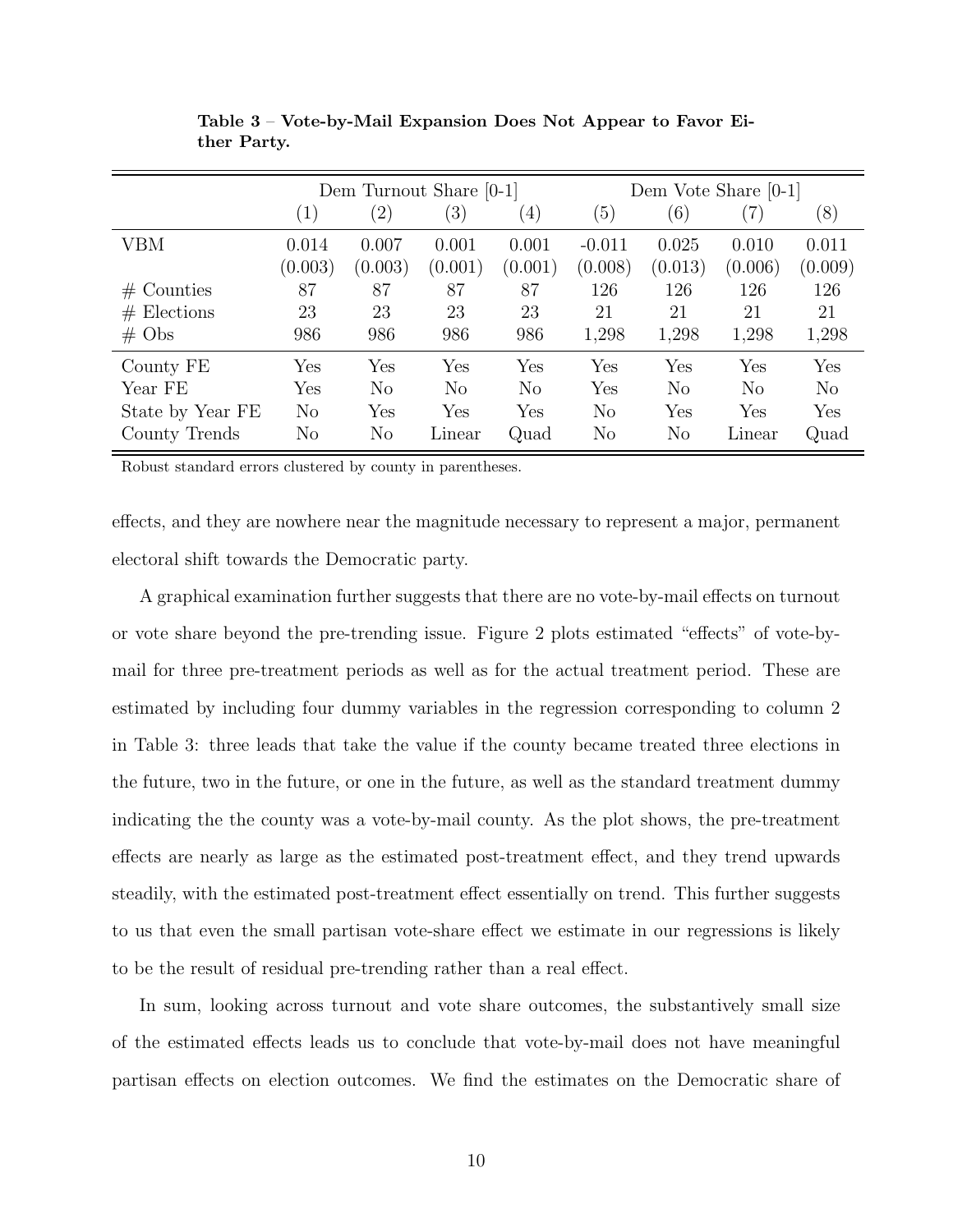<span id="page-11-0"></span>

Figure 2 – Vote-by-Mail Reform and Pre-Trends.

turnout, which are particularly precise, to be most compelling. The expansion of vote-bymail does not appear to tilt turnout towards the Democratic party, nor does it appear to affect election outcomes meaningfully.

## <span id="page-11-1"></span>5 Expanding Vote-by-Mail Modestly Increases Turnout

Having evaluated the partisan effects of vote-by-mail, we now evaluate its effect on political participation as measured by the share of the eligible population that turns out to vote in primary and general elections.

#### 5.1 Formal Estimates

Table [4](#page-12-0) presents formal estimates of the effect of vote-by-mail expansion on participation. The first four columns report estimates of the effect on the number of voters participating as a share of the voting-age population. As in Table [3,](#page-10-0) Column 1 reports the standard differencein-differences estimate with vanilla year fixed effects. Columns 2 uses the more credible state-by-year fixed effects, and columns 3 and 4 add linear and quadratic county-specific trends, respectively. Looking across the columns, we see a fairly stable estimate showing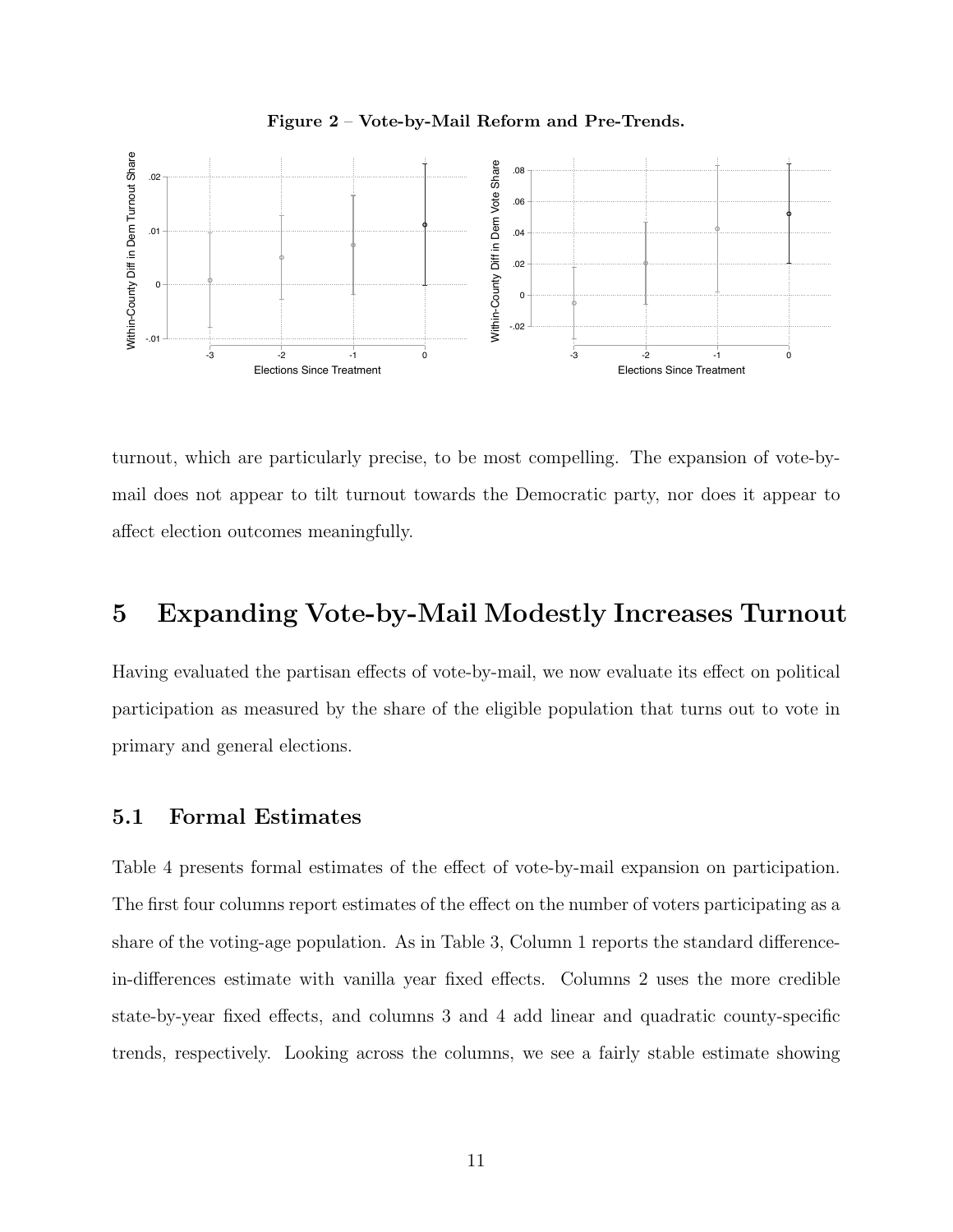<span id="page-12-0"></span>

|                   |                   | Turnout Share [0-1] |                  |                   |                |          | Vote-by-Mail Share $[0-1]$ |         |
|-------------------|-------------------|---------------------|------------------|-------------------|----------------|----------|----------------------------|---------|
|                   | $\left( 1\right)$ | $\left( 2\right)$   | $\left(3\right)$ | $\left( 4\right)$ | (5)            | (6)      | (7)                        | (8)     |
| VBM               | 0.025             | 0.020               | 0.019            | 0.020             | 0.186          | 0.186    | 0.157                      | 0.136   |
|                   | (0.004)           | (0.006)             | (0.006)          | (0.008)           | (0.027)        | (0.027)  | (0.035)                    | (0.085) |
| $#$ Counties      | 126               | 126                 | 126              | 126               | 58             | 58       | 58                         | 58      |
| $#$ Elections     | 30                | 30                  | 30               | 30                | 10             | 10       | 10                         | 10      |
| $# \; \text{Obs}$ | 1,240             | 1,240               | 1,240            | 1,240             | 580            | 580      | 580                        | 580     |
| County FE         | Yes               | Yes                 | Yes              | Yes               | Yes            | Yes      | Yes                        | Yes     |
| Year FE           | Yes               | N <sub>o</sub>      | $\rm No$         | $\rm No$          | Yes            | $\rm No$ | N <sub>o</sub>             | No      |
| State by Year FE  | $\rm No$          | Yes                 | Yes              | Yes               | N <sub>o</sub> | Yes      | Yes                        | Yes     |
| County Trends     | $\rm No$          | $\rm No$            | Linear           | Quad              | $\rm No$       | $\rm No$ | Linear                     | Quad    |

Table 4 – Vote-by-Mail Expansion Increases Participation.

Robust standard errors clustered by county in parentheses.

that vote-by-mail causes around a 2-percentage-point increase (estimates range from 1.9 to 2.4 percentage points) in the share of the voting-age population that turns out to vote.

The final four columns, using the same regression specifications as columns 1 through 4, show that expanding vote-by-mail produces a large increase in the share of ballots that are mailed in—roughly a 17 to 20 percentage-point increase across specifications. This is not a surprising finding, but it does show that large numbers of voters appreciate the chance to mail in their ballot.<sup>[13](#page-12-1)</sup>

#### 5.2 Graphical Evidence

Figure [3](#page-13-0) presents visual evidence of the effect on turnout. Each point represent represents a regression coefficient with the first three points being leads that anticipate a county's switch into vote-by-mail by three elections, two elections, and one election. The fourth point is the main estimated treatment effect, using four and more elections prior to vote-by-mail as a baseline. As in Table [4,](#page-12-0) the plot clearly captures that turnout increased in the year

<span id="page-12-1"></span><sup>&</sup>lt;sup>13</sup>Existing work on the expansion of vote-by-mail in California and Oregon reaches a similar conclusion that voters take advantage of the opportunity to vote by mail [\(Southwell](#page-16-8) [2004;](#page-16-8) [Bryant](#page-15-13) [2019\)](#page-15-13).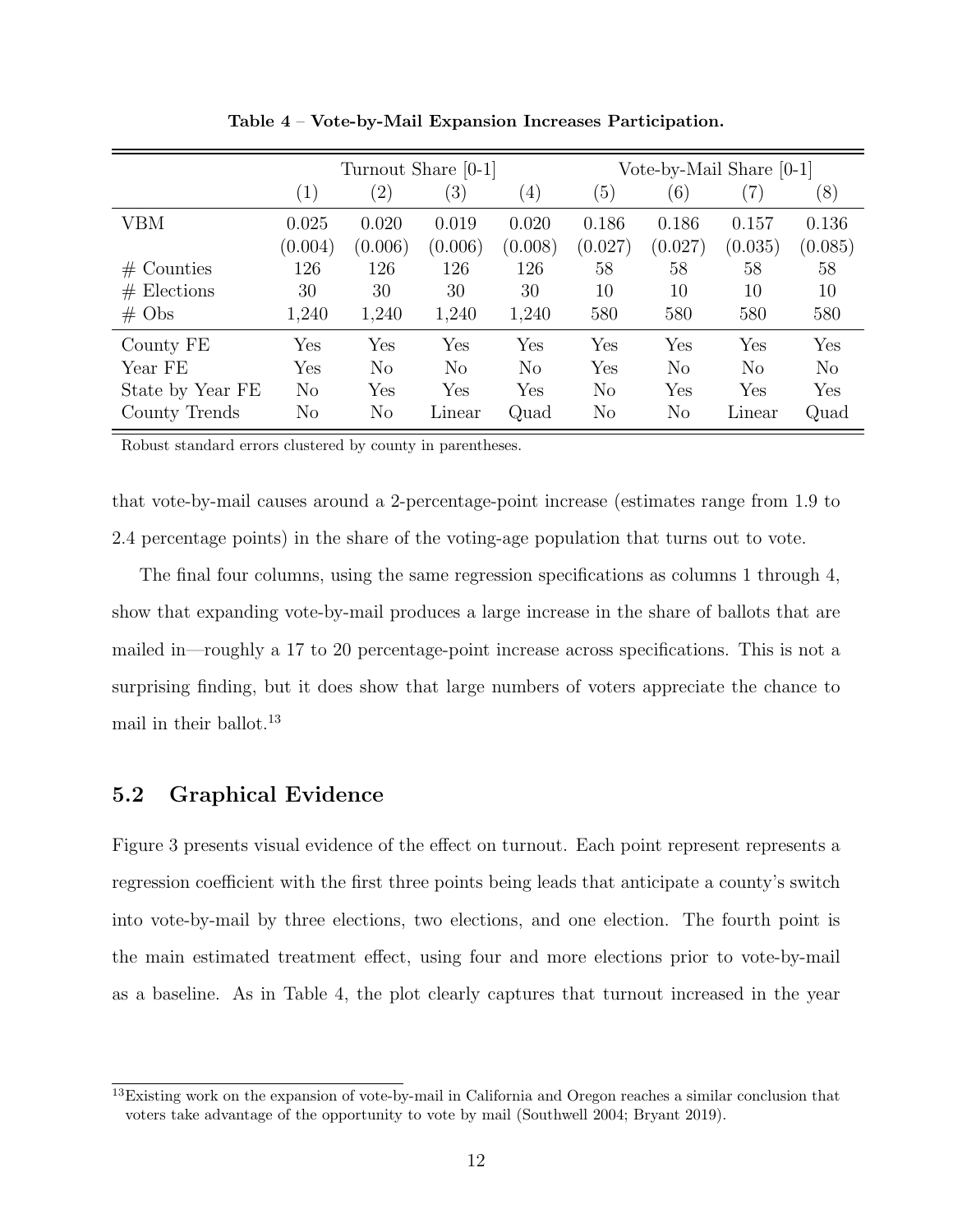Figure 3 – Vote-by-Mail Reform Modestly Increases Turnout.

<span id="page-13-0"></span>

immediately following the introduction of vote-by-mail and turnout was not meaningfully higher before the counties adopted voting by mail.

### <span id="page-13-1"></span>6 Conclusion

This paper has offered new data to offer the most up-to-date, most credible causal evidence on the effects of vote-by-mail on partisan electoral outcomes and participation. In our data, we confirm important conventional wisdom among election experts: vote-by-mail offers voters considerable convenience, increases turnout rates modestly, but has no discernible effect on party vote shares or the partisan share of the electorate.

Our results should strengthen the field's confidence in these effects of vote-by-mail. While the design we implement is by no means perfect, our new data does permit empirical approaches stronger than those used in the existing literature. Only one existing paper in the vote-by-mail literature employs a similar design, and it studies only participation and only in the state of Washington. As such, we believe our paper is the most comprehensive confirmation to date of vote-by-mail's neutral partisan effects.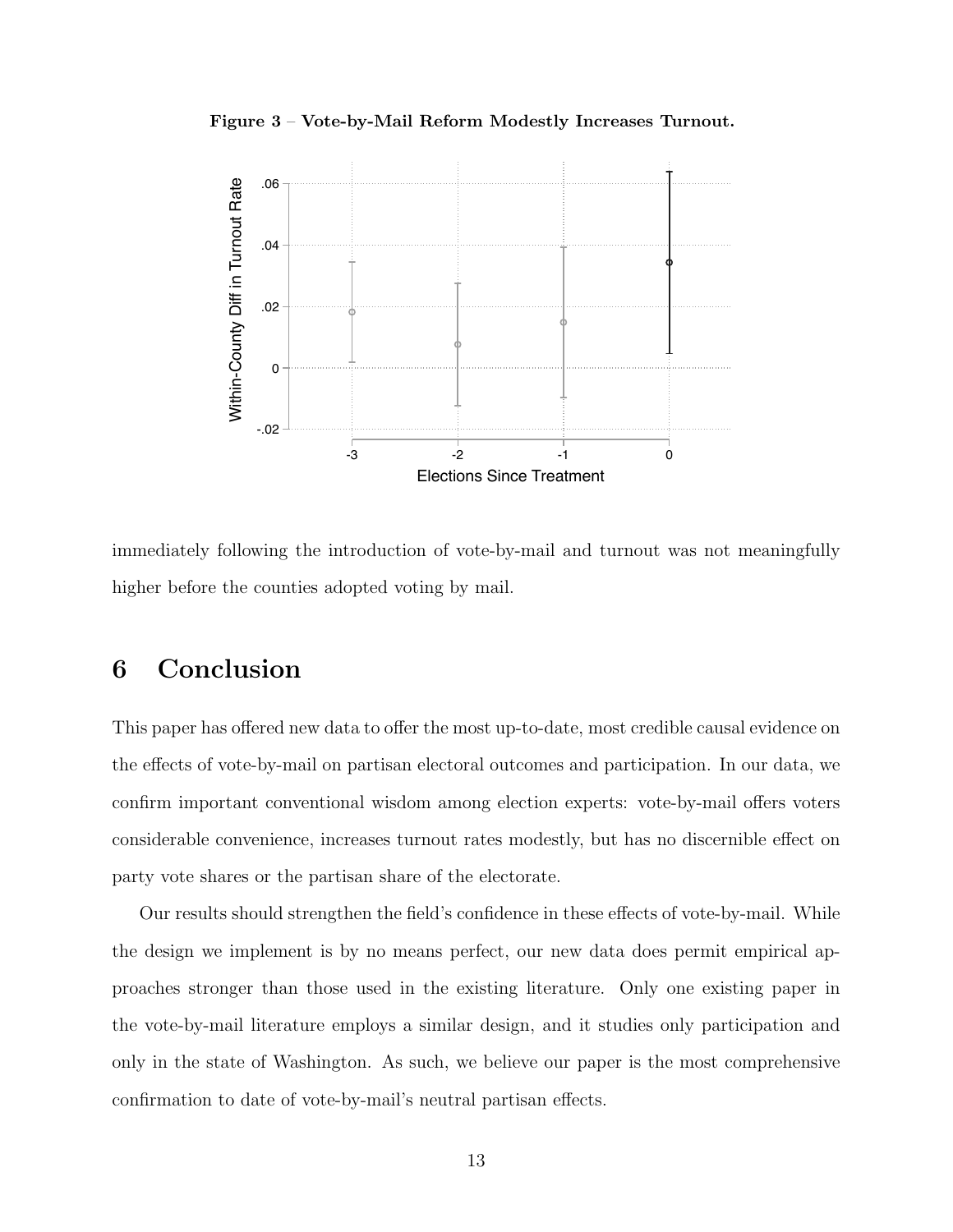As the country debates how to run the 2020 election in the shadow of COVID-19, politicians, journalists, pundits, and citizens will continue to hypothesize about the possible effects of vote-by-mail programs on partisan electoral fortunes and participation. We hope that our study will provide a useful data point for these conversations.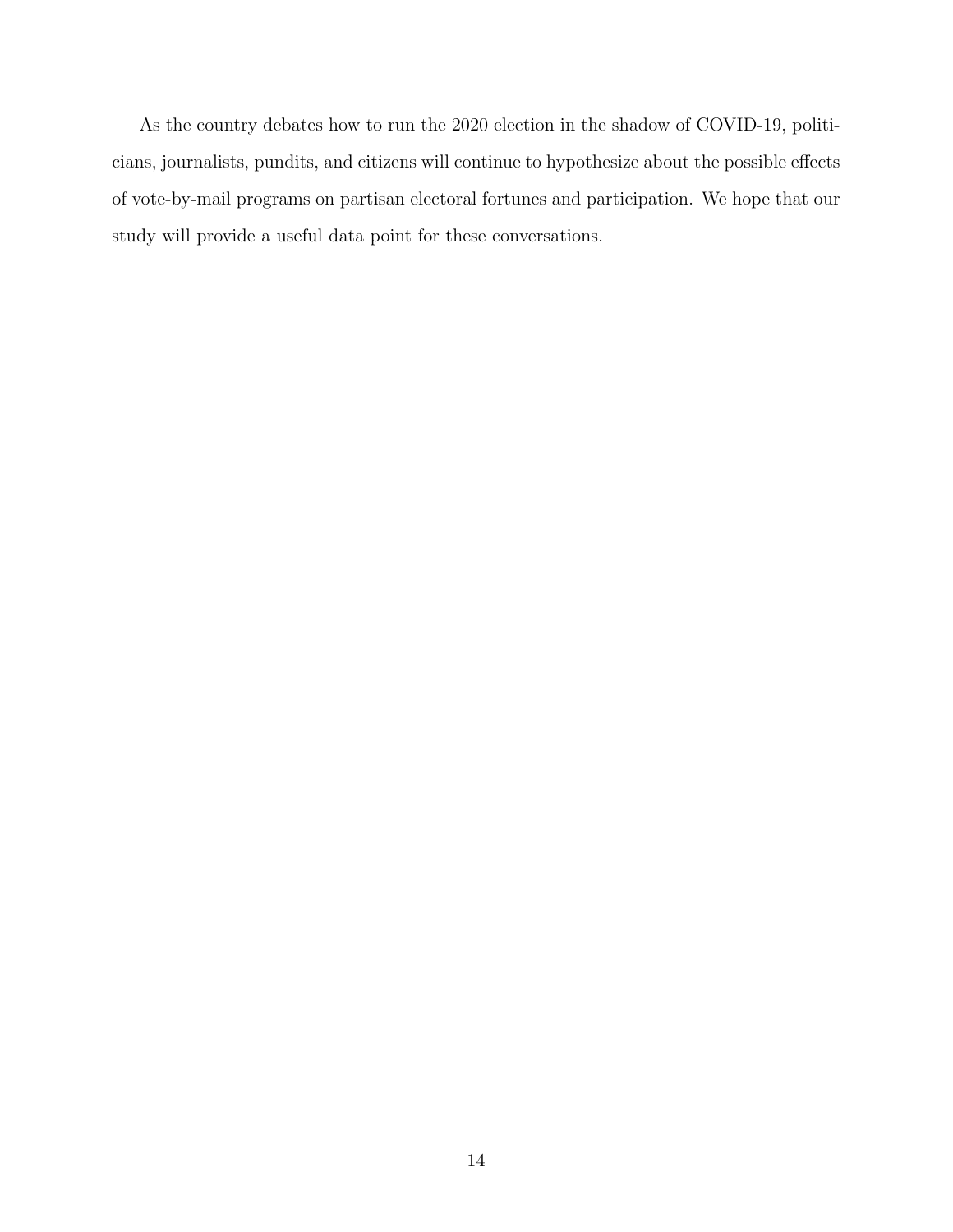### References

- <span id="page-15-12"></span>Angrist, Joshua D, and Jörn-Steffen Pischke. 2009. Mostly Harmless Econometrics: An Empiricist's Companion. Princeton University Press.
- <span id="page-15-3"></span>Berinsky, Adam J. 2005. "The Perverse Consequences of Electoral Reform in the United States." American Politics Research 33(4): 471–491.
- <span id="page-15-2"></span>Berinsky, Adam J, Nancy Burns, and Michael W Traugott. 2001. "Who Votes by Mail? A Dynamic Model of the Individual-Level Consequences of Voting-By-Mail Systems." Public Opinion Quarterly 65(2): 178–197.
- <span id="page-15-13"></span>Bryant, Lisa A. 2019. "Changing the Way People Vote? An Examination of the Voter Choice Act and Vote Center Implementation in California." Election Sciences, Reform and Administration Conference. Working Paper. [https://cpb-us-w2.wpmucdn.com/web.](https://cpb-us-w2.wpmucdn.com/web.sas.upenn.edu/dist/7/538/files/2019/07/ESRA2019_Bryant.pdf) [sas.upenn.edu/dist/7/538/files/2019/07/ESRA2019\\_Bryant.pdf](https://cpb-us-w2.wpmucdn.com/web.sas.upenn.edu/dist/7/538/files/2019/07/ESRA2019_Bryant.pdf).
- <span id="page-15-5"></span>Elul, Gabrielle, Sean Freeder, and Jacob M Grumbach. 2017. "The Effect of Mandatory Mail Ballot Elections in California." *Election Law Journal: Rules, Politics, and Policy* 16(3): 397–415.
- <span id="page-15-7"></span>Fowler, Anthony. 2013. "Electoral and Policy Consequences of Voter Turnout: Evidence from Compulsory Voting in Australia." Quarterly Journal of Political Science 8(2): 159–182.
- <span id="page-15-6"></span>Fowler, Anthony. N.d. "Promises and Perils of Mobile Voting." Forthcoming, Election Law Journal .
- <span id="page-15-0"></span>Gerber, Alan S., Gregory A. Huber, and Seth J. Hill. 2013. "Identifying the Effect of All-Mail Elections on Turnout: Staggered Reform in the Evergreen State." Political Science Research and Methods 1(1): 91–116.
- <span id="page-15-10"></span>Gronke, Paul, Eva Galanes-Rosenbaum, and Peter A Miller. 2007. "Early Voting and Turnout." *PS: Political Science*  $\mathcal{B}$  *Politics* 40(4): 639–645.
- <span id="page-15-4"></span>Gronke, Paul, Eva Galanes-Rosenbaum, Peter A Miller, and Daniel Toffey. 2008. "Convenience Voting." Annual Review of Political Science 11: 437–455.
- <span id="page-15-1"></span>Karp, Jeffrey A, and Susan A Banducci. 2000. "Going Postal: How All-Mail Elections Influence Turnout." Political Behavior 22(3): 223–239.
- <span id="page-15-11"></span>Kousser, Thad, and Megan Mullin. 2007. "Does Voting by Mail Increase Participation? Using Matching to Analyze a Natural Experiment." Political Analysis 15(4): 428–445.
- <span id="page-15-9"></span>Larocca, Roger, and John S Klemanski. 2011. "US State Election Reform and Turnout in Presidential Elections." State Politics & Policy Quarterly 11(1): 76-101.
- <span id="page-15-8"></span>Magleby, David B. 1987. "Participation in Mail Ballot Elections." Western Political Quarterly  $40(1)$ : 79–91.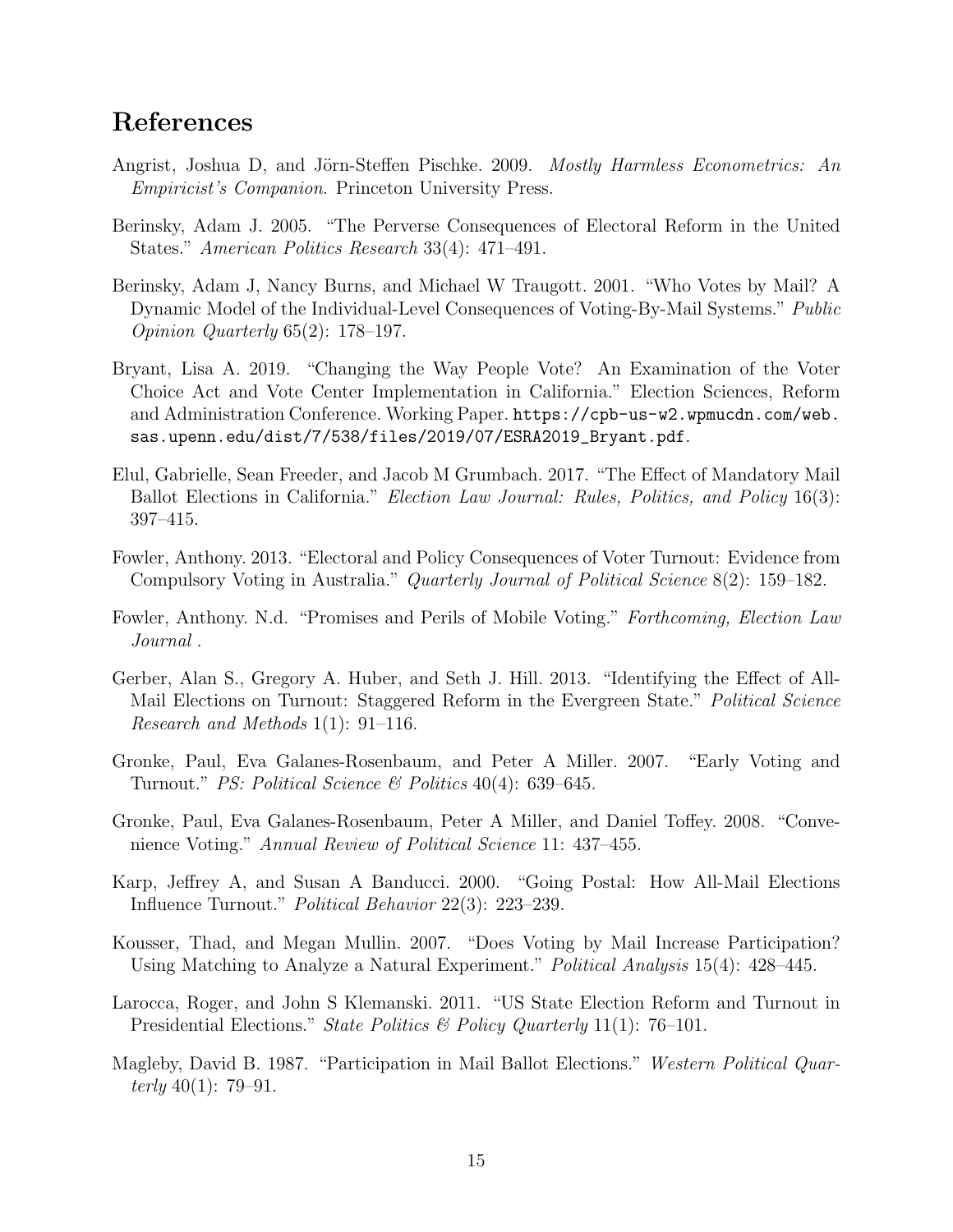- <span id="page-16-0"></span>Marble, William. 2017. "Mail Voting Reduces Ballot Roll-Off: Evidence from Washington State." Working Paper. [https://williammarble.co/docs/rolloff\\_vbm.pdf](https://williammarble.co/docs/rolloff_vbm.pdf).
- <span id="page-16-6"></span>Menger, Andrew, Robert M Stein, and Greg Vonnahme. 2015. "Turnout Effects from Vote by Mail Elections." Conference on Election Administration and Reform. Working Paper. [https://static1.squarespace.com/static/599b81d8e6f2e1452a4955ea/t/](https://static1.squarespace.com/static/599b81d8e6f2e1452a4955ea/t/599bb45446c3c42867a1a535/1503376469774/Turnout+Effects+from+VBM+Elections.pdf) [599bb45446c3c42867a1a535/1503376469774/Turnout+Effects+from+VBM+Elections.](https://static1.squarespace.com/static/599b81d8e6f2e1452a4955ea/t/599bb45446c3c42867a1a535/1503376469774/Turnout+Effects+from+VBM+Elections.pdf) [pdf](https://static1.squarespace.com/static/599b81d8e6f2e1452a4955ea/t/599bb45446c3c42867a1a535/1503376469774/Turnout+Effects+from+VBM+Elections.pdf).
- <span id="page-16-7"></span>Meredith, Marc, and Neil Malhotra. 2011. "Convenience Voting Can Affect Election Outcomes." Election Law Journal 10(3): 227–253.
- <span id="page-16-4"></span>Richey, Sean. 2008. "Voting by Mail: Turnout and Institutional Reform in Oregon." Social Science Quarterly 89(4): 902–915.
- <span id="page-16-8"></span>Southwell, Priscilla L. 2004. "Five Years Later: A Re-Assessment of Oregon's Vote by Mail Electoral Process." *Ps: Political Science & Politics* 37(1): 89–93.
- <span id="page-16-5"></span>Southwell, Priscilla L. 2009. "Analysis of the Turnout Effects of Vote by Mail Elections, 1980–2007." The Social Science Journal 46(1): 211–217.
- <span id="page-16-3"></span>Southwell, Priscilla L, and Justin I Burchett. 2000. "The Effect of All-Mail Elections on Voter Turnout." American Politics Quarterly 28(1): 72–79.
- <span id="page-16-1"></span>Szewczyk, James. 2020a. "Does Vote-by-Mail Cause Voters to Gather Information About Politics?" Working Paper. [http://jamesszewczyk.com/VBM\\_Information.pdf](http://jamesszewczyk.com/VBM_Information.pdf).
- <span id="page-16-2"></span>Szewczyk, James. 2020b. "How Electoral Institutions Affect Political Accountability: Evidence from All-Mail Elections." Working Paper. [http://jamesszewczyk.com/VBM\\_V7.](http://jamesszewczyk.com/VBM_V7.pdf) [pdf](http://jamesszewczyk.com/VBM_V7.pdf).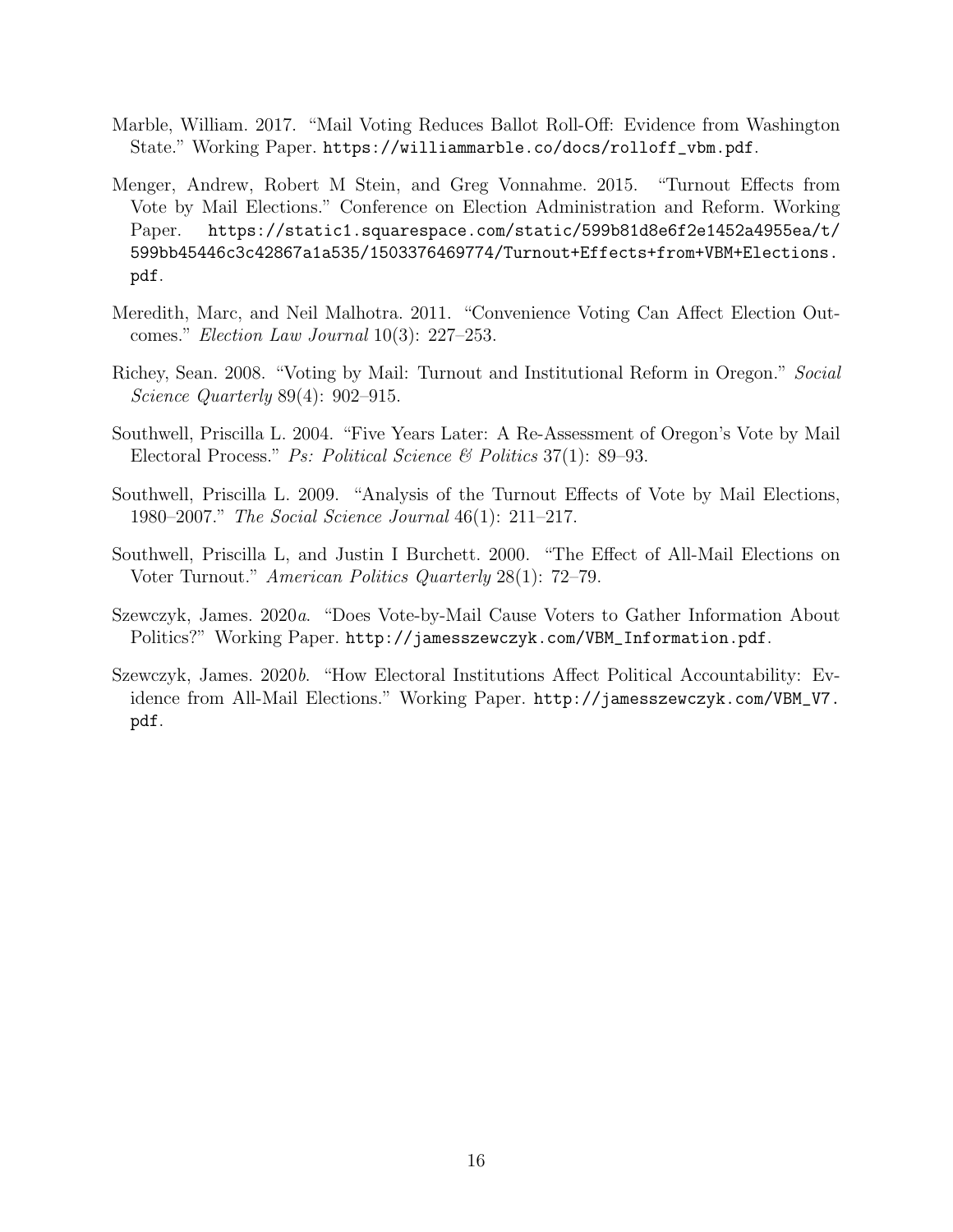# Online Appendix

Intended for online publication only.

# Contents

| A.1 Summary of the Extant Literature on Vote-by-Mail Effects 2     |  |
|--------------------------------------------------------------------|--|
| A.2 Differences Between VBM and non-VBM States 3                   |  |
|                                                                    |  |
| A.4 Robustness of Composition Effects to Elections Included 6      |  |
| A.5 Effect of Vote-by-Mail Expansion on Republican Participation 7 |  |
|                                                                    |  |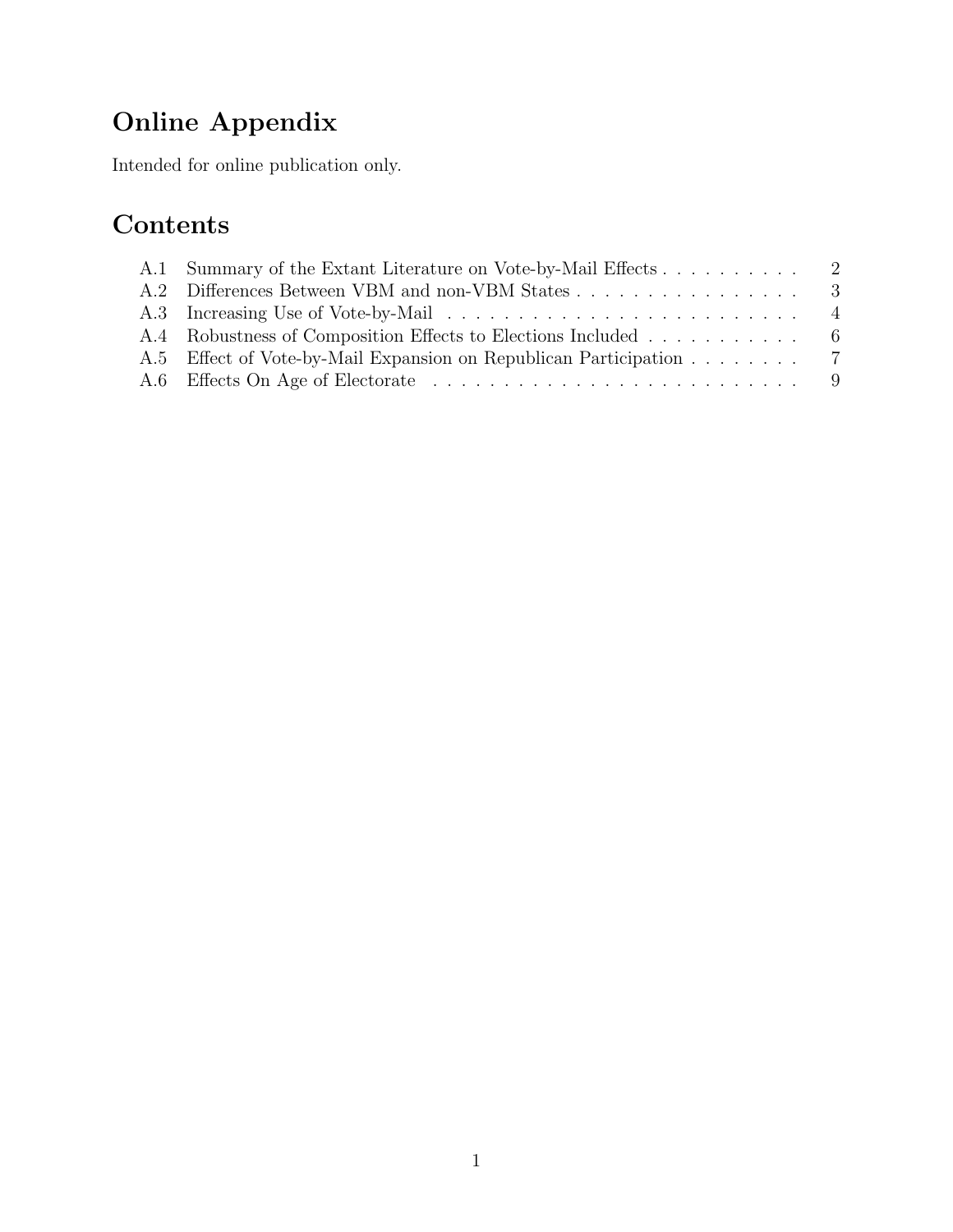# A.1 Summary of the Extant Literature on Vote-by-Mail Effects

This section summarizes the literature to date on the effects of vote-by-mail programs. Each row of Table [A.1](#page-18-0) represents a study on the effects of vote-by-mail, and the columns summarize the study's setting research design, effect on overall turnout, and a summary of its effect on the composition of the electorate, if any.

| Paper                                | Setting         | Design       | Turnout Effect                       | Composition Effect Partisan Effect |           |
|--------------------------------------|-----------------|--------------|--------------------------------------|------------------------------------|-----------|
| Magelby $(1987)$                     | USA, CAN        | Pre-Post     | $Large +$                            |                                    |           |
| Karp and Banducci (2000)             | OR.             | Pre-Post     | $\text{Models} - \text{to Models} +$ | ↑ Frequent Voters                  |           |
| Southwell and Burchett (2000)        | OR.             | Pre-Post     | $Large +$                            |                                    |           |
| Berinsky, Burns, and Traugott (2001) | OR.             | Pre-Post     | $Modest +$                           | ↑ Frequent Voters                  | No Effect |
| Gronke et al. $(2007)$               | OR.             | State Panel  | $Modest +$                           |                                    |           |
| Kousser and Mullin (2007)            | CA              | X-Section    | Modest -                             |                                    |           |
| Richey $(2008)$                      | CO              | State Panel  | $\text{Models/Large} +$              |                                    |           |
| Southwell (2009)                     | OR.             | Pre-Post     | $Model - to Null$                    |                                    |           |
| Bergman and Yates (2011)             | СA              | Pre-Post     | $Large +$                            |                                    |           |
| Larocca and Klemanski (2011)         | OR. WA          | X-Section    | $Modest/Large +$                     |                                    |           |
| Gerber, Huber, and Hill (2013)       | WA              | County DiD   | $Modest +$                           | ↑ Infrequent Voters                |           |
| Menger, Stein, and Vonnahme (2015)   | $_{\rm CO}$     | Pre-Post     | $Modest +$                           |                                    |           |
| Elul et al. $(2017)$                 | CA.             | Precinct DiD | $Modest -$                           |                                    |           |
| Atsusaka (2019)                      | CO <sub>.</sub> | Pre-Post     | $Modest +$                           | ↑ Infrequent Voters                |           |

<span id="page-18-0"></span>Table A.1 – Review of Vote-by-Mail Effects Literature. Note: Magelby (1987) studies a selection of cities in the United States and Canada. All other settings are state abbreviations. X-Section refers to a cross-sectional design, and DiD refers to a difference-in-differences design.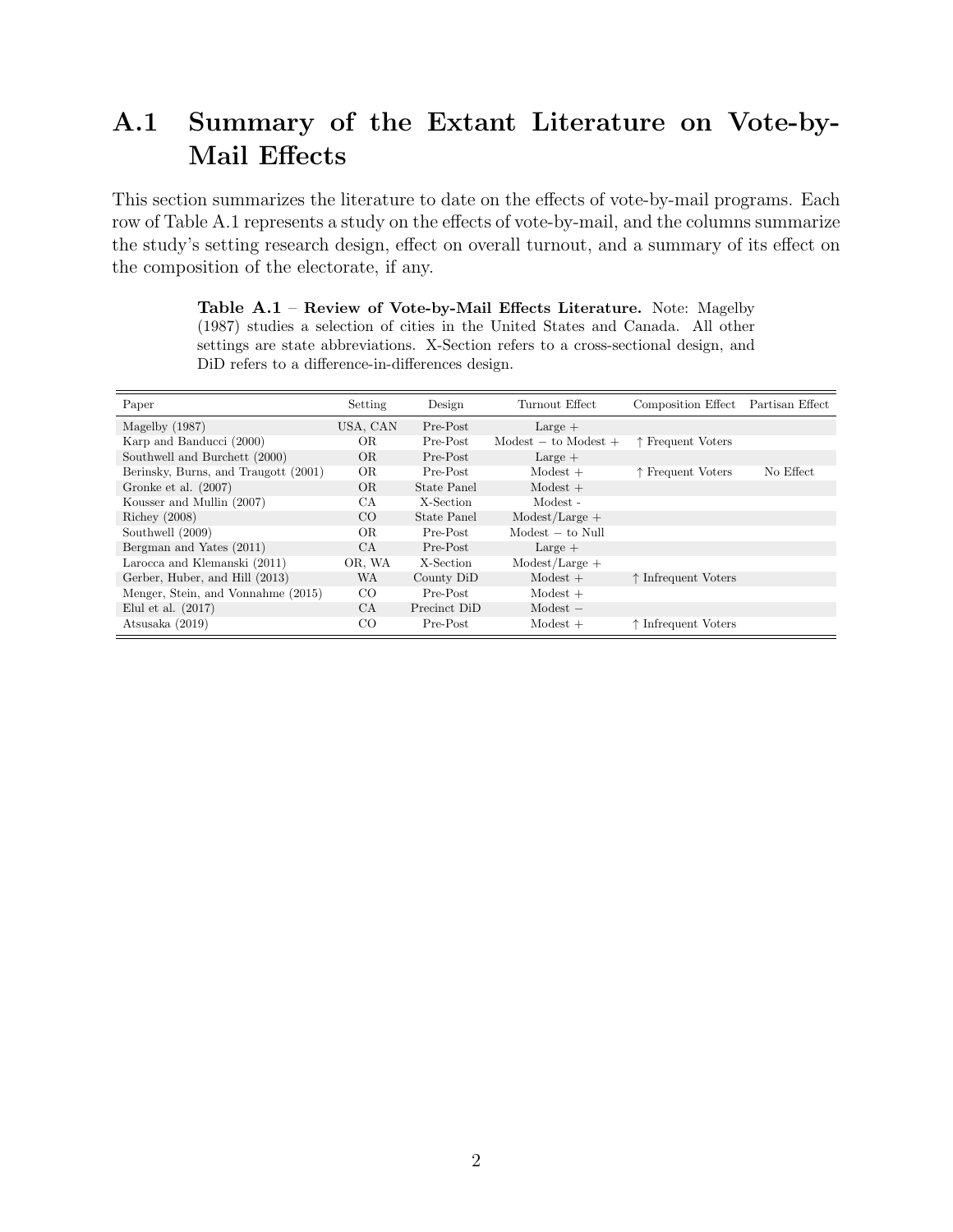#### A.2 Differences Between VBM and non-VBM States

In this section, we show a key difference in the voting patterns of states that have adopted vote-by-mail programs and those that have not. We collect state-level presidential election results for each state from 1992-2016. In Figure [A.1,](#page-19-0) we plot the Democratic Presidential two-party vote share separately for states that adopt a VBM program at some point and those that do not. The VBM states (those listed in Table [1\)](#page-4-0) tend to vote for Democratic presidential candidates at higher rates than non-VBM states. Moreover, this gap has increased over time: in recent presidential elections, the average Democratic presidential vote share was about 10 percentage points higher in VBM states compared to non-VBM states. Overall, this illustrates the disadvantage of studying the effects of vote-by-mail programs at the state-level. The six states that have adopted vote-by-mail programs not only tend to vote for Democratic candidates at higher rates, but they also are trending more quickly in a Democratic direction than states that have not adopted VBM.

<span id="page-19-0"></span>

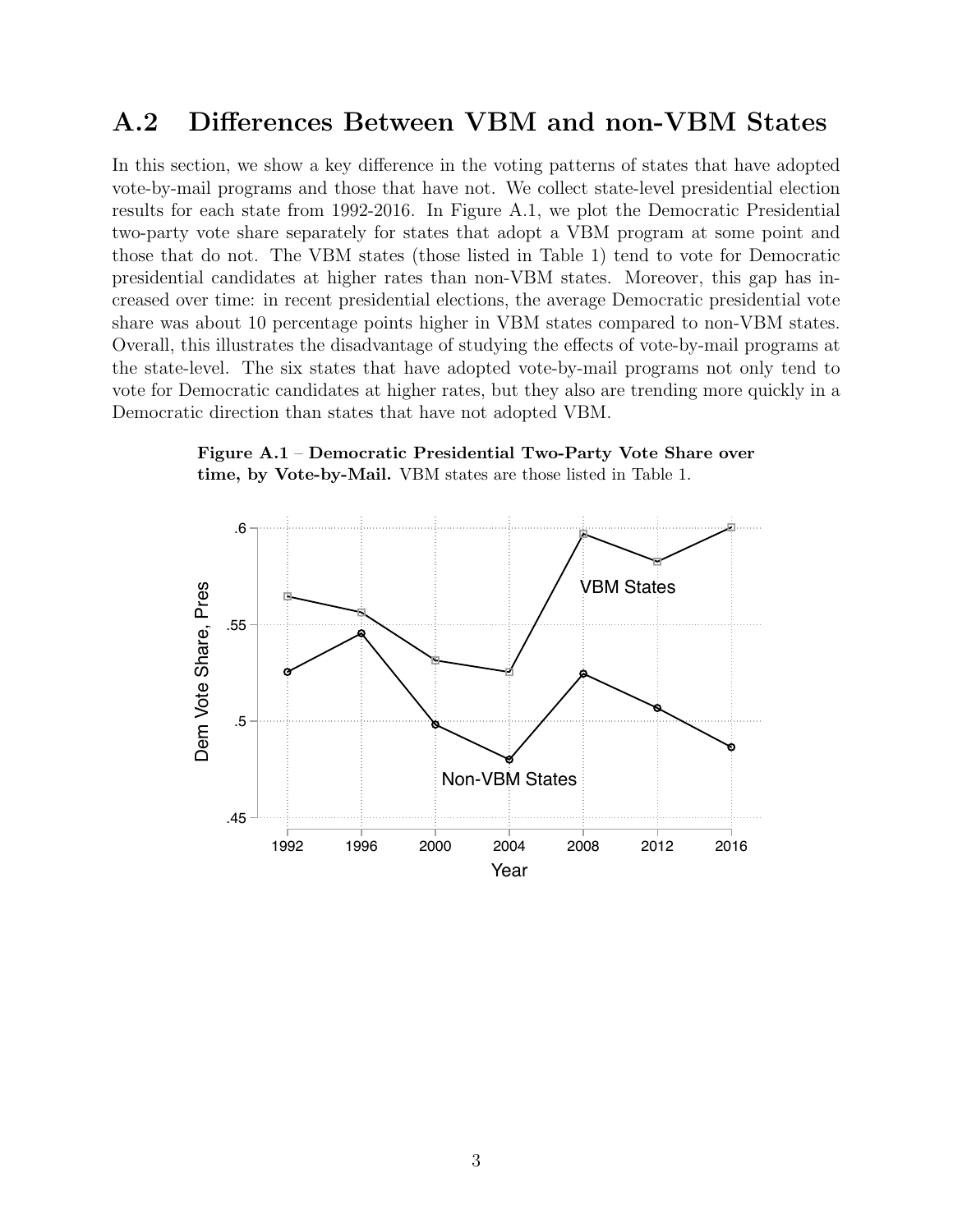### A.3 Increasing Use of Vote-by-Mail

In this section, we show the fraction of votes cast using vote-by-mail over time for California and Washington. As we show, vote-by-mail usage has become increasingly common over time in both states.

First, in Figure [A.2](#page-20-0) we show vote-by-mail usage in California general elections over time. Each plot is a histogram of California counties, with the x-axis representing the share of total votes that were cast using vote-by-mail. As we can see, nearly all California counties received less than half of their ballots from vote-by-mail in 1998, but by 2018 nearly all counties in California received more than half of their ballots from vote-by-mail.

<span id="page-20-0"></span>

Figure A.2 – Use of Vote-by-Mail in CA General Elections, 1998 to 2018.

Next, we show the same set of histograms of vote-by-mail usage over time for Washington. Most of the counties adopted Washington's switch to exclusively vote-by-mail starting in 2006, which is where we see the largest shift toward vote-by-mail usage. By 2010, nearly all Washington counties had switched to the exclusive vote-by-mail program.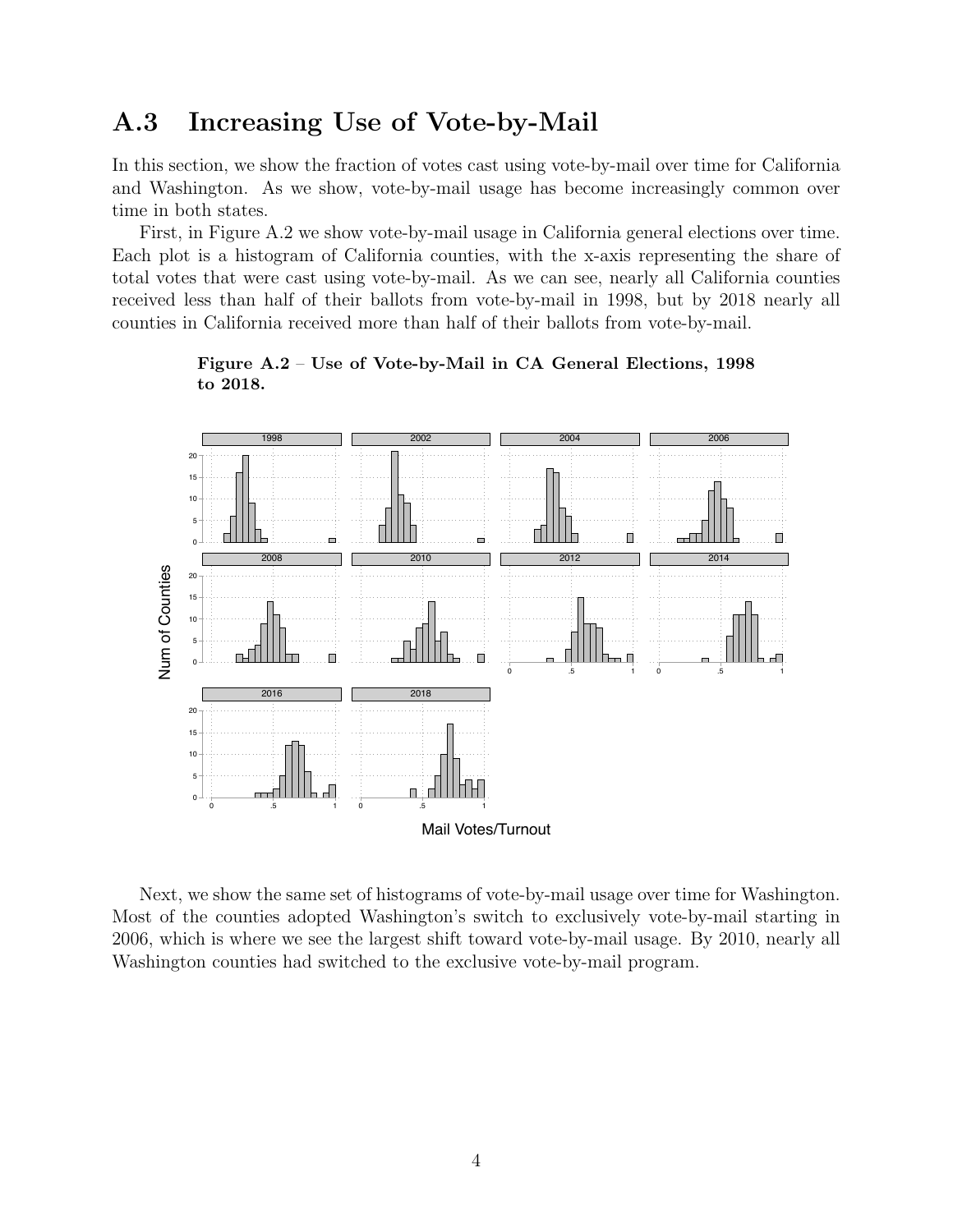

Figure A.3 – Use of Vote-by-Mail in WA General Elections, 1996 to 2010.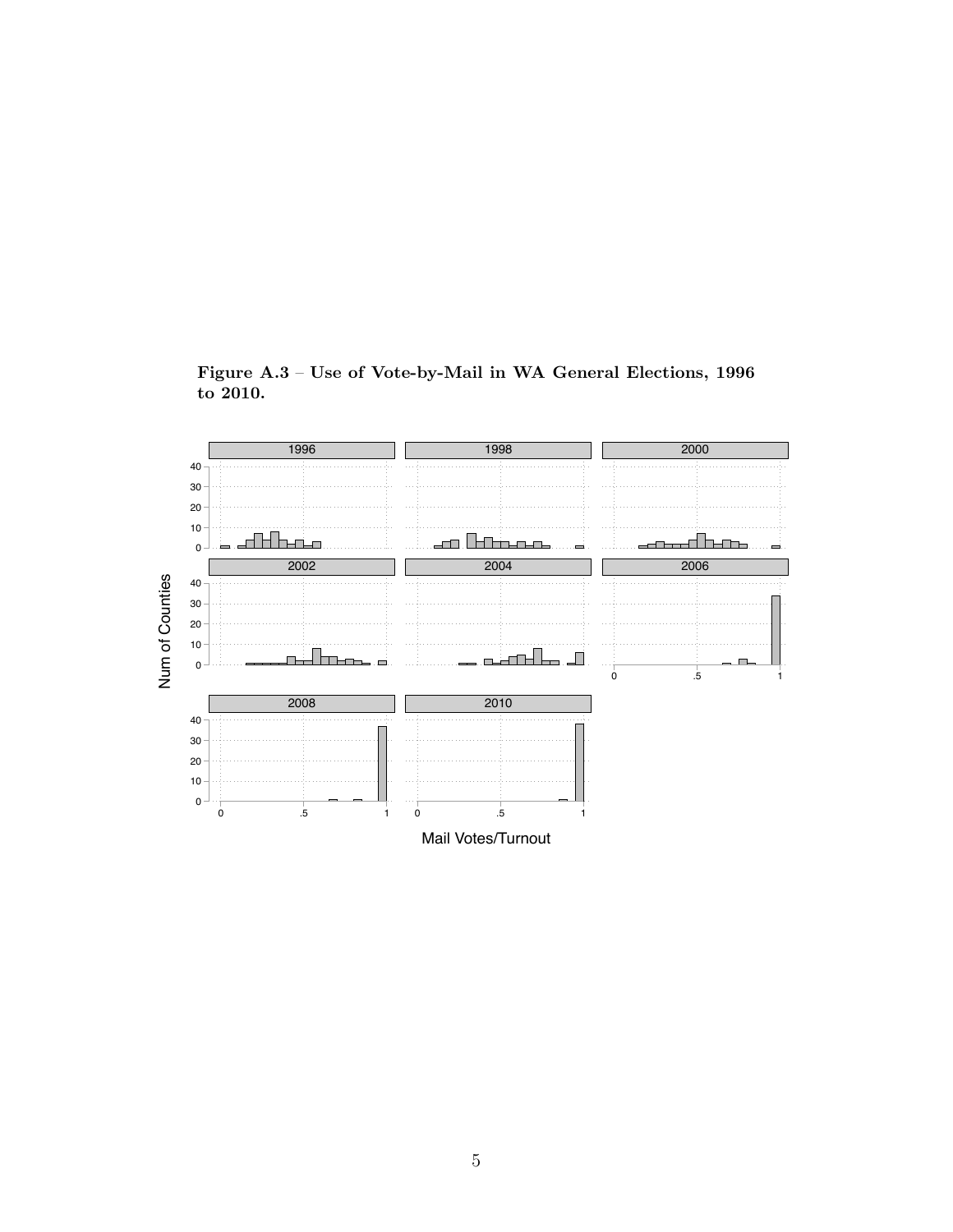# A.4 Robustness of Composition Effects to Elections Included

In this section, we show the robustness of our main results on the effects of vote-by-mail on the partisan composition of the electorate (columns 1-4 of Table [3\)](#page-10-0). For all of our results on the composition of the electorate, we use the California voter file. One concern with using this data is that voters removed from the voter file over time may be different from those remaining on the lists. In particular, we know that older voters in 1998 are much less likely to still be in the 2019 voter file we are using. This problem should be much smaller in elections that were held closer to the time when the voter file was compiled. In Figure [A.4,](#page-22-0) we evaluate the sensitivity of our results to the number of elections prior to 2018 that we include in the difference-in-differences regression. We find that the results are substantively unchanged when we include fewer elections and, if anything, shrink toward zero.

<span id="page-22-0"></span>Figure A.4 – Partisan Composition Effects Not Sensitive to Years Included in Sample.

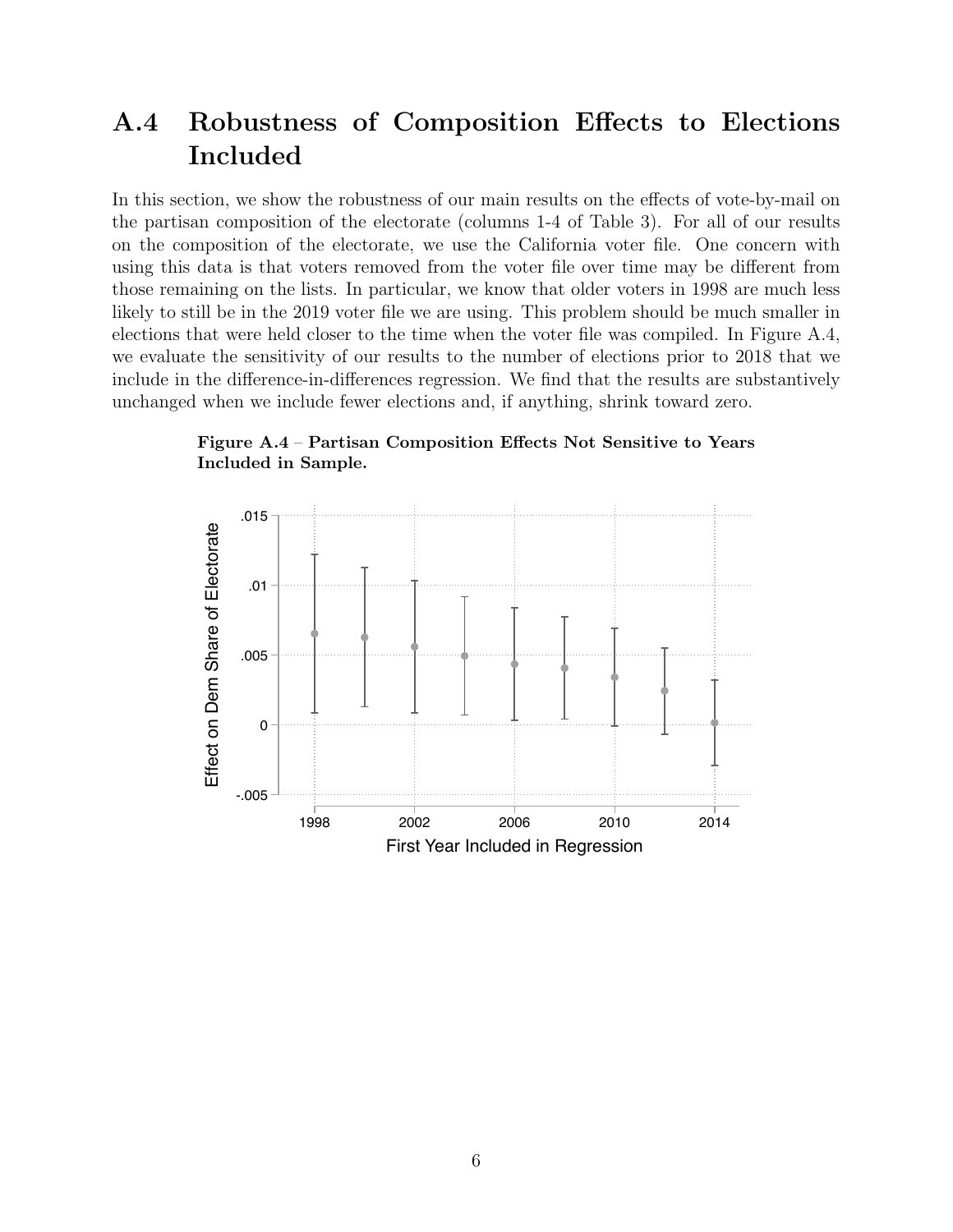## A.5 Effect of Vote-by-Mail Expansion on Republican Participation

In this section, we show that the non-effects of vote-by-mail expansion on Democratic turnout in Table [3](#page-10-0) hold when we instead look at Republican turnout share. The turnout share that we construct in columns 1-4 of Table [3](#page-10-0) is the number of those who voted in the election that are registered as Democrats divided by the total number of those who voted in the election, regardless of their party affiliation. Because we include third-party and unaffiliated voters in the denominator, a non-effect on the Democratic turnout share does not guarantee a non-effect on the Republican turnout share.

In Table [A.2](#page-23-0) we estimate the effects of vote-by-mail on the Republican turnout share. The specifications mirror columns 1-4 in our main results in Table [3.](#page-10-0) The first column shows the basic difference-in-differences design, where we estimate that the Republican turnout share decreases by about half of a percentage points. The second column shows the withinstate difference-in-differences estimate, which is a decrease in Republican turnout share of approximately two and a half percentage point. The last two columns show that this result does not hold once we include county-level trends to control for possible pre-trending if counties that enter vote-by-mail are trending less Republican over time compared to other counties. In those specifications, the estimate is closer to zero, and in each case we cannot reject the null hypothesis of no effect.

|                   |          |          | Rep Turnout Share [0-1] |          |
|-------------------|----------|----------|-------------------------|----------|
|                   | (1)      | (2)      | (3)                     | (4)      |
| VBM               | $-0.005$ | $-0.024$ | $-0.004$                | $-0.007$ |
|                   | (0.005)  | (0.007)  | (0.004)                 | (0.004)  |
| $#$ Counties      | 87       | 87       | 87                      | 87       |
| $#$ Elections     | 23       | 23       | 23                      | 23       |
| $# \; \text{Obs}$ | 986      | 986      | 986                     | 986      |
| County FE         | Yes      | Yes      | Yes                     | Yes      |
| Year FE           | Yes      | No       | N <sub>0</sub>          | $\rm No$ |
| State by Year FE  | No       | Yes      | Yes                     | Yes      |
| County Trends     | Nο       | Nο       | Linear                  | Quad     |

<span id="page-23-0"></span>Table A.2 – Vote-by-Mail Expansion Does Not Have Large Effects on Republican Share of the Electorate.

Robust standard errors clustered by county in parentheses.

To investigate the source of pre-trending more, we show the robustness of our vanilla difference-in-differences estimate (column 1 of Table [A.2\)](#page-23-0) based on years included in the sample. One concern with using the voter file data is that voters removed from the voter file over time may be different from those remaining on the lists. In particular, we know that older voters in 1998 are much less likely to still be in the 2019 voter file we are using. This problem should be much smaller in elections that were held closer to the time when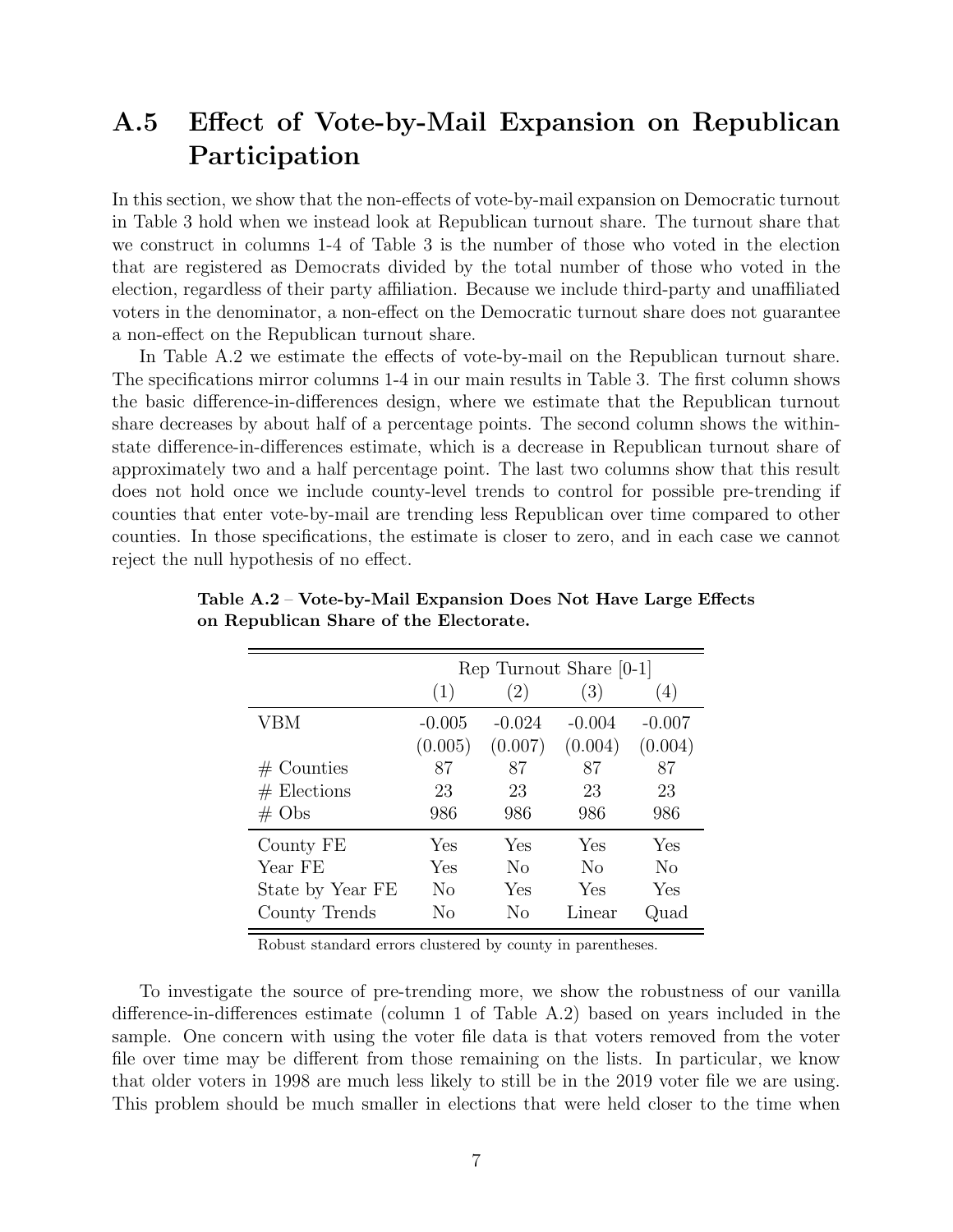the voter file was compiled. In Figure [A.5,](#page-24-0) we evaluate the sensitivity of our results to the number of elections prior to 2018 that we include in the difference-in-differences regression. We find that the estimate attenuates quite a bit when we include only recent elections, which suggests that registered Republicans were likely dropping out of the voter file at a higher rate in counties that adopted VBM early compared to counties that adopted VBM later.

Overall, even if we take the vanilla difference-in-differences estimates at face value, once we restrict the sample to years where we are more confident in our estimates of the composition of the electorate, it is clear that we can rule out large effects of vote-by-mail on the Republican share of the electorate.



1998 2002 2006 2010 2014 First Year Included in Regression

-.04

-.03

<span id="page-24-0"></span>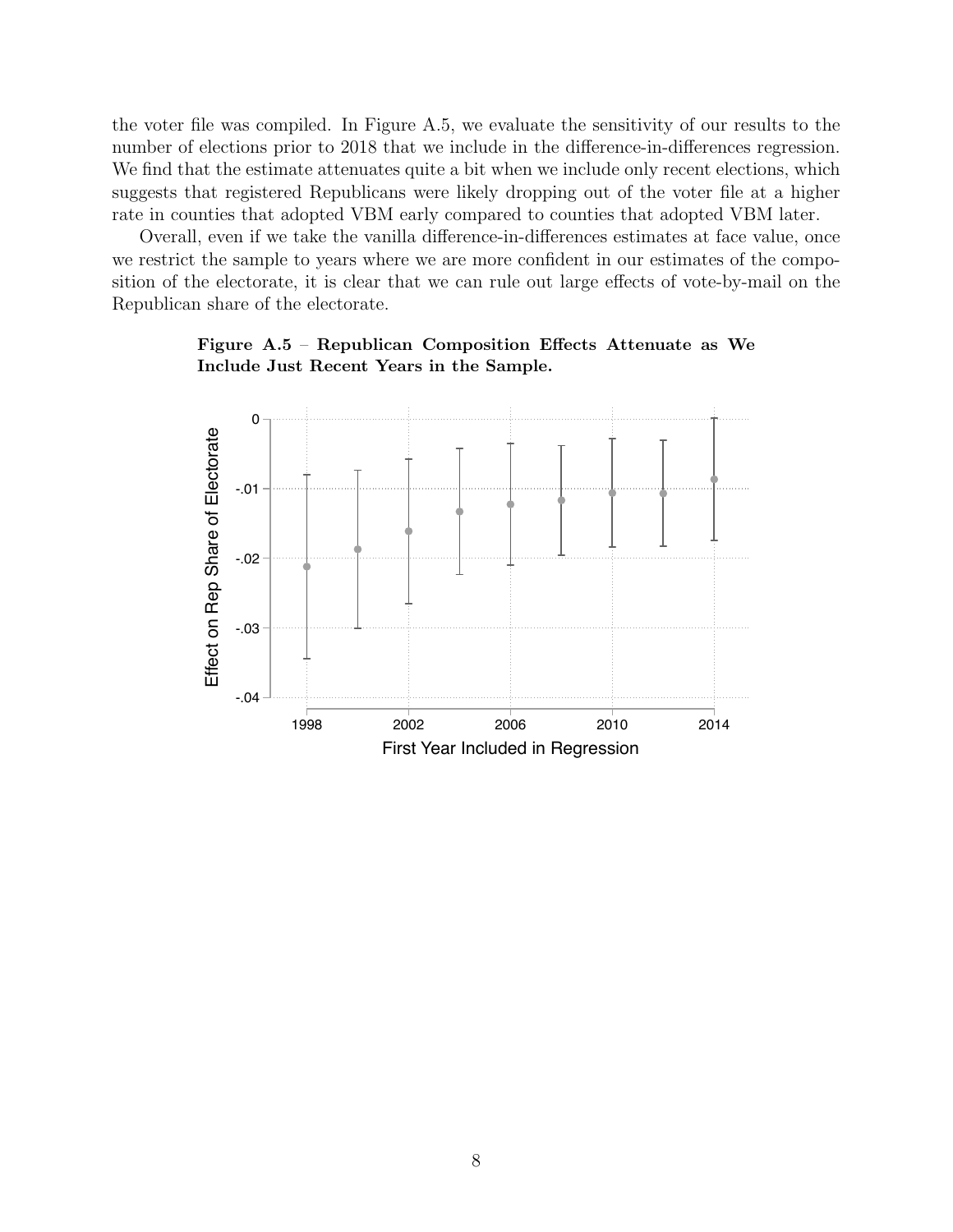#### A.6 Effects On Age of Electorate

In this section, we present evidence on the effect of vote-by-mail on the age composition of the electorate. We construct a variable that is the share of the electorate – meaning the share of those who turn out to vote  $-$  that is age 55 or above. We show the effects of vote-by-mail on that outcome in Table [A.3.](#page-25-0) The specifications mirror those in columns 1-4 of Table [3.](#page-10-0) In our vanilla difference-in-differences design in column 1, we estimate that vote-by-mail decreased the share of the electorate age 55 or above by a little more than one percentage point. Our within-state analysis in column 2 estimates a slightly larger decrease of one-and-one-half percentage points. Once we include county-level time trends in columns 3 and 4, the estimates shrink to be close to zero. In the specifications with quadratic and cubic trends, the sign on the point estimate flips to be positive, but is very close to zero. In all cases with adjustments for county trends, we cannot reject the null hypothesis that vote-by-mail does not affect the age composition of the electorate. Though the estimates are slightly noisier than our main results on the partisan composition of the electorate, we interpret these results as evidence that vote-by-mail programs to not dramatically change the age composition of those who turn out.

|                   | (1)      | (2)            | Turnout Share Age $55+$ [0-1]<br>(3) | (4)            |
|-------------------|----------|----------------|--------------------------------------|----------------|
| VBM               | $-0.011$ | $-0.016$       | $-0.004$                             | $-0.005$       |
|                   | (0.008)  | (0.012)        | (0.009)                              | (0.010)        |
| $#$ Counties      | 87       | 87             | 87                                   | 87             |
| $#$ Elections     | 23       | 23             | 23                                   | 23             |
| $# \; \text{Obs}$ | 986      | 986            | 986                                  | 986            |
| County FE         | Yes      | Yes            | Yes                                  | Yes            |
| Year FE           | Yes      | N <sub>0</sub> | N <sub>0</sub>                       | N <sub>0</sub> |
| State by Year FE  | No       | Yes            | Yes                                  | Yes            |
| County Trends     | Nο       | Nο             | Linear                               | Quad           |

<span id="page-25-0"></span>Table A.3 – Vote-by-Mail Expansion Does Not Appear Have Large Effects on Age Composition of the Electorate.

Robust standard errors clustered by county in parentheses.

The results in Table [A.3](#page-25-0) rely on the somewhat arbitrary choice of age 55 as the relevant age cutoff. To show that our results are not simply an artifact of this choice of cutoff, in Figure [A.6](#page-26-0) we show our estimates across a range of age cutoff values. For example, the leftmost estimate in Figure [A.6](#page-26-0) shows the estimated effect of vote-by-mail on the share of the electorate over the age of 30, and we do the same for each value of age from 30 to 65. The figure shows the effect of vote-by-mail on the age of the electorate is close to zero across a range of age cutoffs.